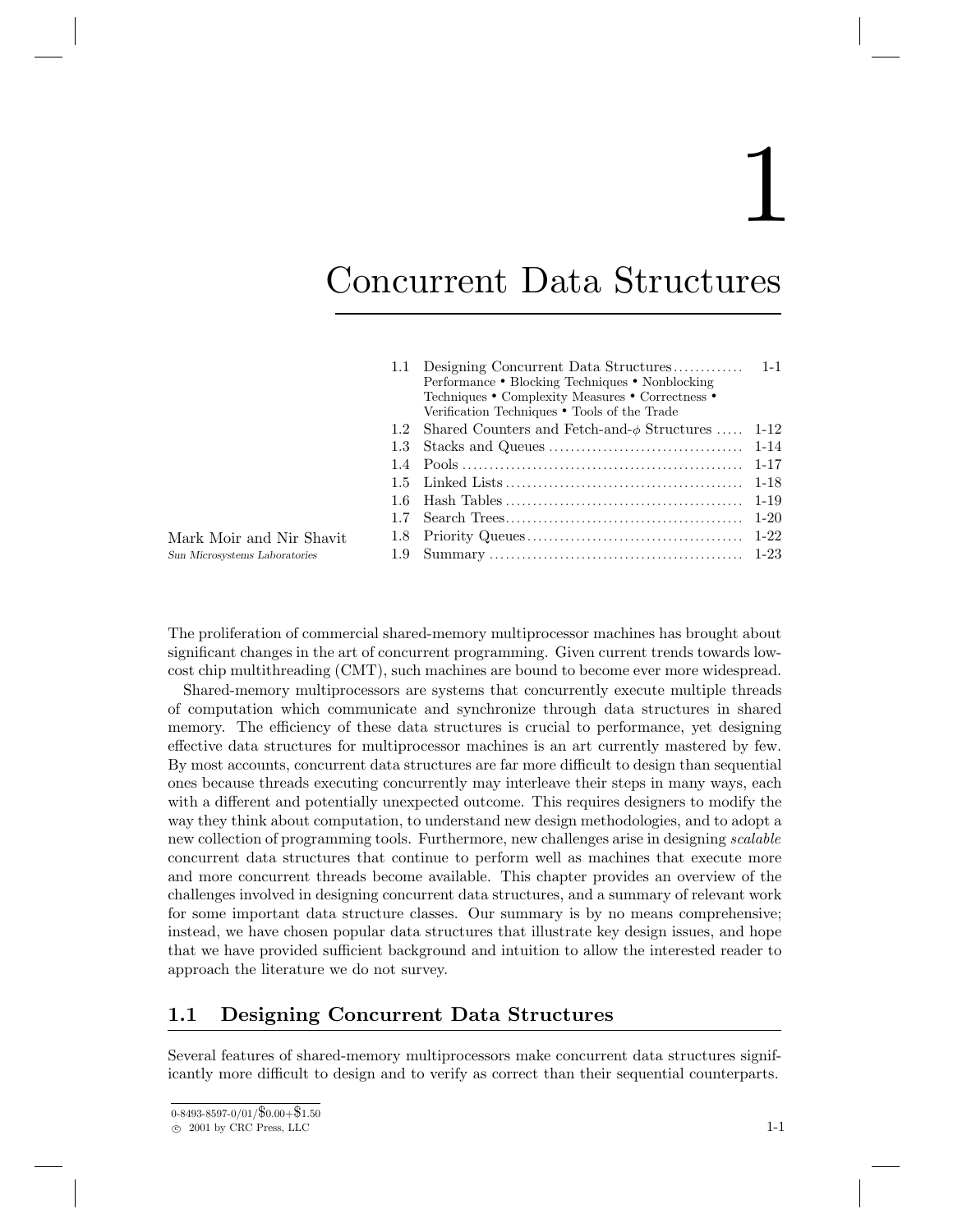|                    | acquire (Lock);    |
|--------------------|--------------------|
| $oldval = X:$      | $oldval = X$ :     |
| $X = oldval + 1$ : | $X = oldval + 1$ ; |
| return oldval;     | release(Lock);     |
|                    | return oldval;     |

FIGURE 1.1: Code fragments for sequential and lock-based fetch-and-inc operations.

The primary source of this additional difficulty is concurrency: Because threads are executed concurrently on different processors, and are subject to operating system scheduling decisions, page faults, interrupts, etc., we must think of the computation as completely asynchronous, so that the steps of different threads can be interleaved arbitrarily. This significantly complicates the task of designing correct concurrent data structures.

Designing concurrent data structures for multiprocessor systems also provides numerous challenges with respect to performance and scalability. On today's machines, the layout of processors and memory, the layout of data in memory, the communication load on the various elements of the multiprocessor architecture all influence performance. Furthermore, the issues of correctness and performance are closely tied to each other: algorithmic enhancements that seek to improve performance often make it more difficult to design and verify a correct data structure implementation.

The following example illustrates various features of multiprocessors that affect concurrent data structure design. Suppose we wish to implement a shared counter data structure that supports a fetch-and-inc operation that adds one to the counter and returns the value of the counter immediately before the increment. A trivial sequential implementation of the fetch-and-inc operation contains code like that shown on the left in Figure  $1.1<sup>1</sup>$ 

If we allow concurrent invocations of the fetch-and-inc operation by multiple threads, this implementation does not behave correctly. To see why, observe that most compilers will translate this source code into machine instructions that load **X** into a register, then add one to that register, then store that register back to X. Suppose that the counter is initially 0, and two fetch-and-inc operations execute on different processors concurrently. Then there is a risk that both operations read 0 from X, and therefore both store back 1 and return 0. This is clearly incorrect: one of the operations should return 1.

The incorrect behavior described above results from a "bad" interleaving of the steps of the two fetch-and-inc operations. A natural and common way to prevent such interleavings is to use a mutual exclusion lock (also known as a mutex or a lock). A lock is a construct that, at any point in time, is unowned or is owned by a single thread. If a thread  $t_1$  wishes to acquire ownership of a lock that is already owned by another thread  $t_2$ , then  $t_1$  must wait until  $t_2$  releases ownership of the lock.

We can obtain a correct sequential implementation of the fetch-and-inc operation by using a lock as shown on the right in Figure 1.1. With this arrangement, we prevent the bad interleavings by preventing all interleavings. While it is easy to achieve a correct shared counter this way, this simplicity comes at a price: Locking introduces a host of problems related to both performance and software engineering.

<sup>&</sup>lt;sup>1</sup>Throughout our examples, we ignore the fact that, in reality, integers are represented by a fixed number of bits, and will therefore eventually "wrap around" to zero.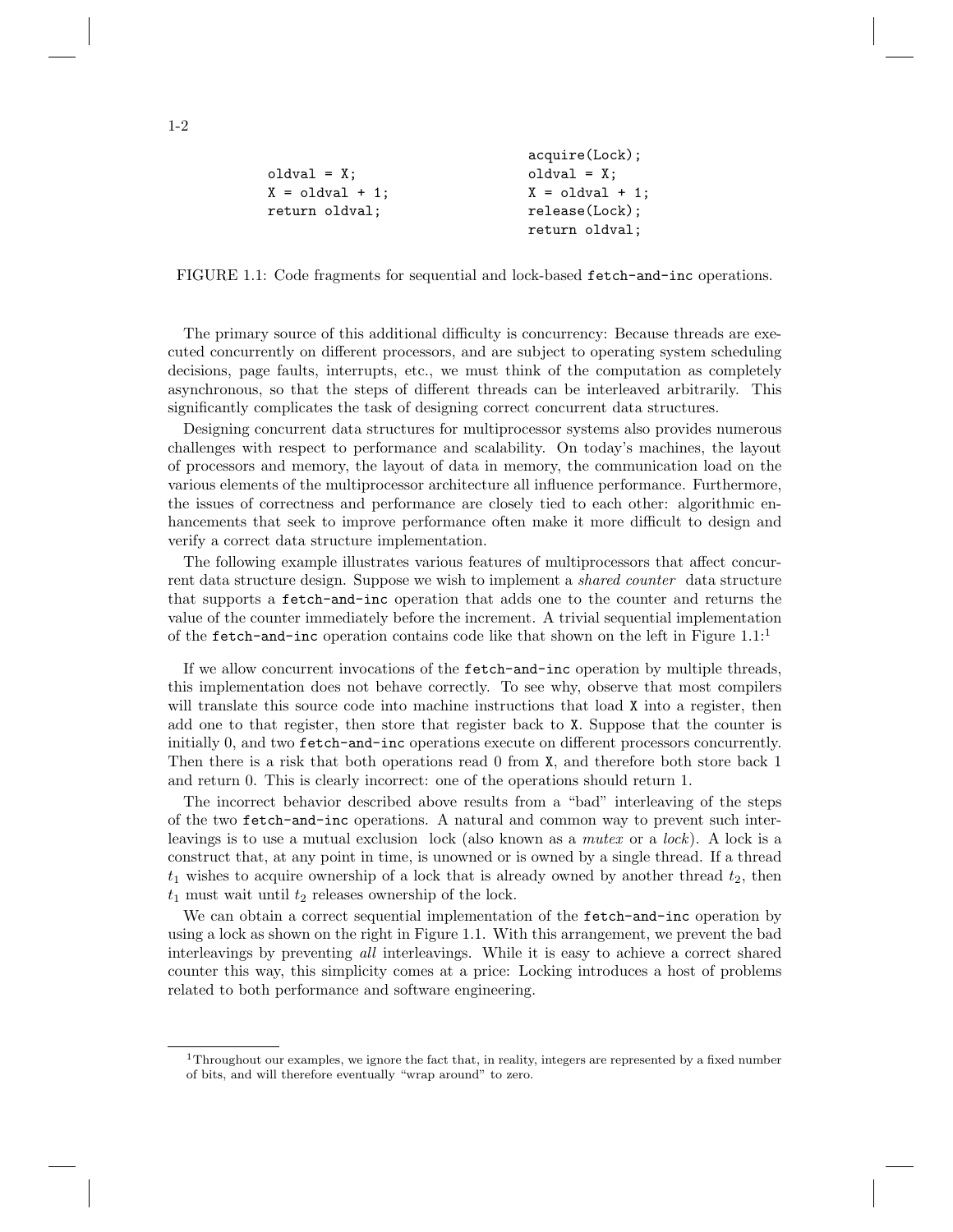#### 1.1.1 Performance

The *speedup* of an application when run on P processors is the ratio of its execution time on a single processor to its execution time on  $P$  processors. It is a measure of how effectively the application is utilizing the machine it is running on. Ideally, we want *linear speedup*: we would like to achieve a speedup of  $P$  when using  $P$  processors. Data structures whose speedup grows with  $P$  are called *scalable*. In designing scalable data structures we must take care: naive approaches to synchronization can severely undermine scalability.

Returning to the lock-based counter, observe that the lock introduces a *sequential bot*tleneck: at any point in time, at most one fetch-and-inc operation is doing useful work, i.e. incrementing the variable X. Such sequential bottlenecks can have a surprising effect on the speedup one can achieve. The effect of the sequentially executed parts of the code on performance is illustrated by a simple formula based on Amdahl's law [110]. Let b be the fraction of the program that is subject to a sequential bottleneck. If the program takes 1 time unit when executed on a single processor, then on a P-way multiprocessor the sequential part takes b time units, and the concurrent part takes  $(1 - b)/P$  time units in the best case, so the speedup S is at most  $1/(b + (1 - b)/P)$ . This implies that if just 10% of our application is subject to a sequential bottleneck, the best possible speedup we can achieve on a 10-way machine is about 5.3: we are running the application at half of the machine's capacity. Reducing the number and length of sequentially executed code sections is thus crucial to performance. In the context of locking, this means reducing the number of locks acquired, and reducing lock granularity, a measure of the number of instructions executed while holding a lock.

A second problem with our simple counter implementation is that it suffers from memory contention: an overhead in traffic in the underlying hardware as a result of multiple threads concurrently attempting to access the same locations in memory. Contention can be appreciated only by understanding some aspects of common shared-memory multiprocessor architectures. If the lock protecting our counter is implemented in a single memory location, as many simple locks are, then in order to acquire the lock, a thread must repeatedly attempt to modify that location. On a *cache-coherent* multiprocessor<sup>2</sup> for example, exclusive ownership of the cache line containing the lock must be repeatedly transferred from one processor to another; this results in long waiting times for each attempt to modify the location, and is further exacerbated by the additional memory traffic associated with unsuccessful attempts to acquire the lock. In Section 1.1.7, we discuss lock implementations that are designed to avoid such problems for various types of shared memory architectures.

A third problem with our lock-based implementation is that, if the thread that currently holds the lock is delayed, then all other threads attempting to access the counter are also delayed. This phenomenon is called *blocking*, and is particularly problematic in multiprogrammed systems, in which there are multiple threads per processor and the operating system can preempt a thread while it holds the lock. For many data structures, this difficulty can be overcome by devising nonblocking algorithms in which the delay of a thread does not cause the delay of others. By definition, these algorithms cannot use locks.

Below we continue with our shared counter example, discussing blocking and nonblocking techniques separately; we introduce more issues related to performance as they arise.

 $2A$  *cache-coherent* multiprocessor is one in which processors have local caches that are updated by hardware in order to keep them consistent with the latest values stored.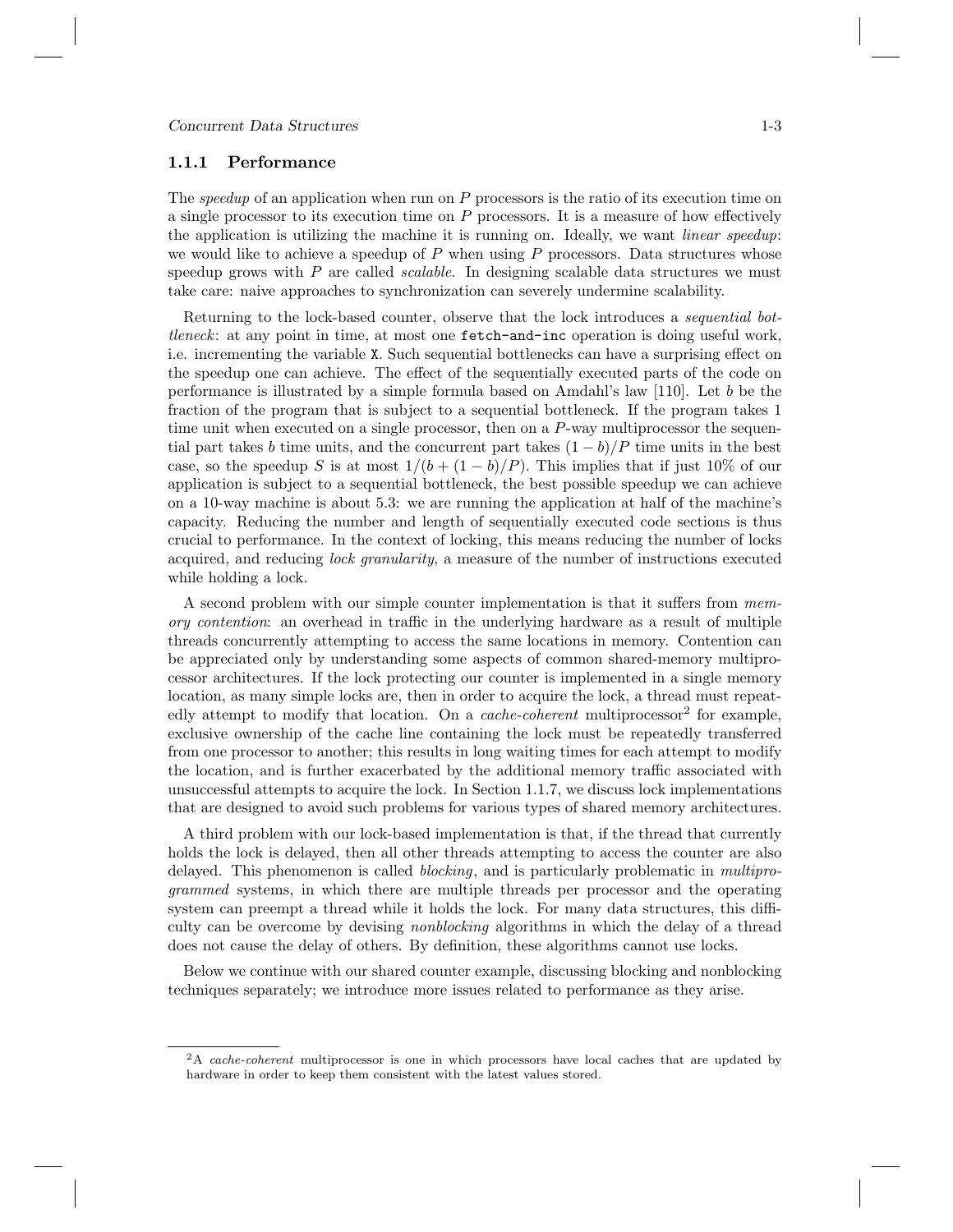#### 1.1.2 Blocking Techniques

In many data structures, the undesirable effects of memory contention and sequential bottlenecks discussed above can be reduced by using a fine-grained locking scheme. In finegrained locking, we use multiple locks of small granularity to protect different parts of the data structure. The goal is to allow concurrent operations to proceed in parallel when they do not access the same parts of the data structure. This approach can also help to avoid excessive contention for individual memory locations. For some data structures, this happens naturally; for example, in a hash table, operations concerning values that hash to different buckets naturally access different parts of the data structure.

For other structures, such as the lock-based shared counter, it is less clear how contention and sequential bottlenecks can be reduced because—abstractly—all operations modify the same part of the data structure. One approach to dealing with contention is to spread operations out in time, so that each operation accesses the counter in a separate time interval from the others. One widely used technique for doing so is called *backoff* [3]. However, even with reduced contention, our lock-based shared counter still lacks parallelism, and is therefore not scalable. Fortunately, more sophisticated techniques can improve scalability.

One approach, known as a combining tree [36, 37, 51, 138], can help implement a scalable counter. This approach employs a binary tree with one leaf per thread. The root of the tree contains the actual counter value, and the other internal nodes of the tree are used to coordinate access to the root. The key idea is that threads climb the tree from the leaves towards the root, attempting to "combine" with other concurrent operations. Every time the operations of two threads are combined in an internal node, one of those threads—call it the loser—simply waits at that node until a return value is delivered to it. The other thread—the winner—proceeds towards the root carrying the sum of all the operations that have combined in the subtree rooted at that node; a winner thread that reaches the root of the tree adds its sum to the counter in a single addition, thereby effecting the increments of all of the combined operations. It then descends the tree distributing a return value to each waiting loser thread with which it previously combined. These return values are distributed so that the effect is as if all of the increment operations were executed one after the other at the moment the root counter was modified.

The technique losers employ while waiting for winners in the combining tree is crucial to its performance. A loser operation waits by repeatedly reading a memory location in a tree node; this is called spinning. An important consequence in a cache-coherent multiprocessor is that this location will reside in the local cache of the processor executing the loser operation until the winner operation reports the result. This means that the waiting loser does not generate any unnecessary memory traffic that may slow down the winner's performance. This kind of waiting is called local spinning, and has been shown to be crucial for scalable performance [97].

In so-called non-uniform memory access (NUMA) architectures, processors can access their local portions of shared memory faster than they can access the shared memory portions of other processors. In such architectures, data layout—the way nodes of the combining tree are placed in memory—can have a significant impact on performance. Performance can be improved by locating the leaves of the tree near the processors running the threads that own them. (We assume here that threads are statically bound to processors.)

Data layout issues also affect the design of concurrent data structures for cache-coherent multiprocessors. Recall that one of the goals of the combining tree is to reduce contention for individual memory locations in order to improve performance. However, because cachecoherent multiprocessors manage memory in cache-line-sized chunks, if two threads are accessing different memory locations that happen to fall into the same cache line, performance

#### 1-4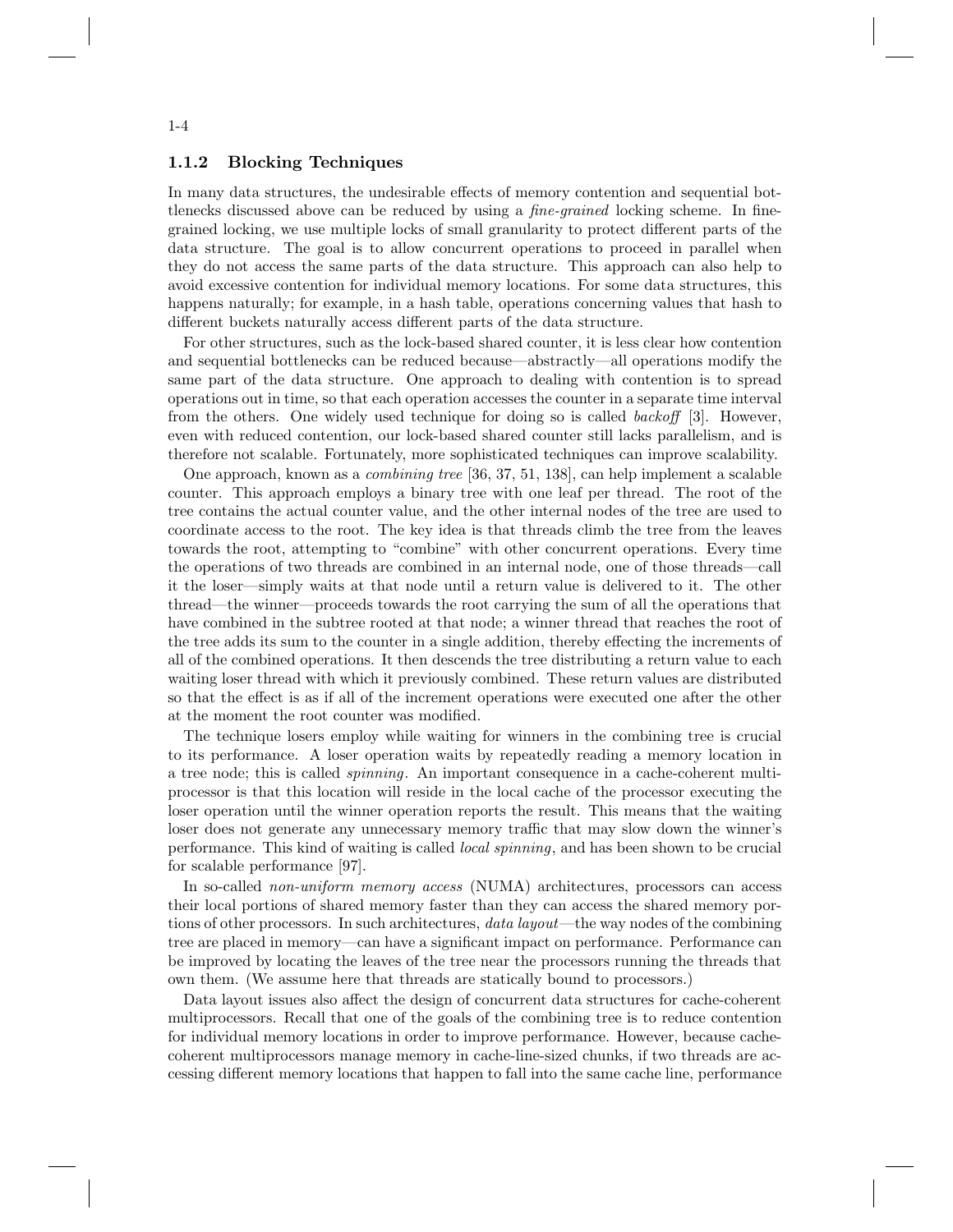suffers just as if they had been accessing the same memory location. This phenomenon is known as false sharing, and is a common source of perplexing performance problems.

By reducing contention for individual memory locations, reducing memory traffic by using local spinning, and allowing operations to proceed in parallel, counters implemented using combining trees scale with the number of concurrent threads much better than the single lock version does [51]. If all threads manage to repeatedly combine, then a tree of width P will allow P threads to return P values after every  $O(\log P)$  operations required to ascend and descend the tree, offering a speedup of  $O(P/\log P)$  (but see Section 1.1.4).

Despite the advantages of the combining tree approach, it also has several disadvantages. It requires a known bound P on the number of threads that access the counter, and it requires  $O(P)$  space. While it provides better throughout under heavy loads, that is, when accessed by many concurrent threads, its best-case performance under low loads is poor: It must still traverse  $O(\log P)$  nodes in the tree, whereas a fetch-and-inc operation of the single-lock-based counter completes in constant time. Moreover, if a thread fails to combine because it arrived at a node immediately after a winner left it on its way up the tree, then it must wait until the winner returns before it can continue its own ascent up the tree. The coordination among ascending winners, losers, and ascending late threads, if handled incorrectly, may lead to *deadlocks*: threads may block each other in a cyclic fashion such that none evers make progress. Avoiding deadlocks significantly complicates the task of designing correct and efficient implementations of blocking concurrent data structures.

In summary, blocking data structures can provide powerful and efficient implementations if a good balance can be struck between using enough blocking to maintain correctness, while minimizing blocking in order to allow concurrent operations to proceed in parallel.

#### 1.1.3 Nonblocking Techniques

As discussed earlier, nonblocking implementations aim to overcome the various problems associated with the use of locks. To formalize this idea, various nonblocking progress conditions—such as wait-freedom [49, 83], lock-freedom [49], and obstruction-freedom [54]—have been considered in the literature. A *wait-free* operation is guaranteed to complete after a finite number of its own steps, regardless of the timing behavior of other operations. A lock-free operation guarantees that after a finite number of its own steps, some operation completes. An *obstruction-free* operation is guaranteed to complete within a finite number of its own steps after it stops encountering interference from other operations.

Clearly, wait-freedom is a stronger condition than lock-freedom, and lock-freedom in turn is stronger than obstruction-freedom. However, all of these conditions are strong enough to preclude the use of blocking constructs such as locks.<sup>3</sup> While stronger progress conditions seem desirable, implementations that make weaker guarantees are generally simpler, more efficient in the common case, and easier to design and to verify as correct. In practice, we can compensate for the weaker progress conditions by employing backoff [3] or more sophisticated contention management techniques [55].

Let us return to our shared counter. It follows easily from results of Fischer et al. [32] (extended to shared memory by Herlihy [49] and Loui and Abu-Amara [93]) that such a shared counter cannot be implemented in a lock-free (or wait-free) manner using only

<sup>&</sup>lt;sup>3</sup>We use the term "nonblocking" broadly to include all progress conditions requiring that the failure or indefinite delay of a thread cannot prevent other threads from making progress, rather than as a synonym for "lock-free", as some authors prefer.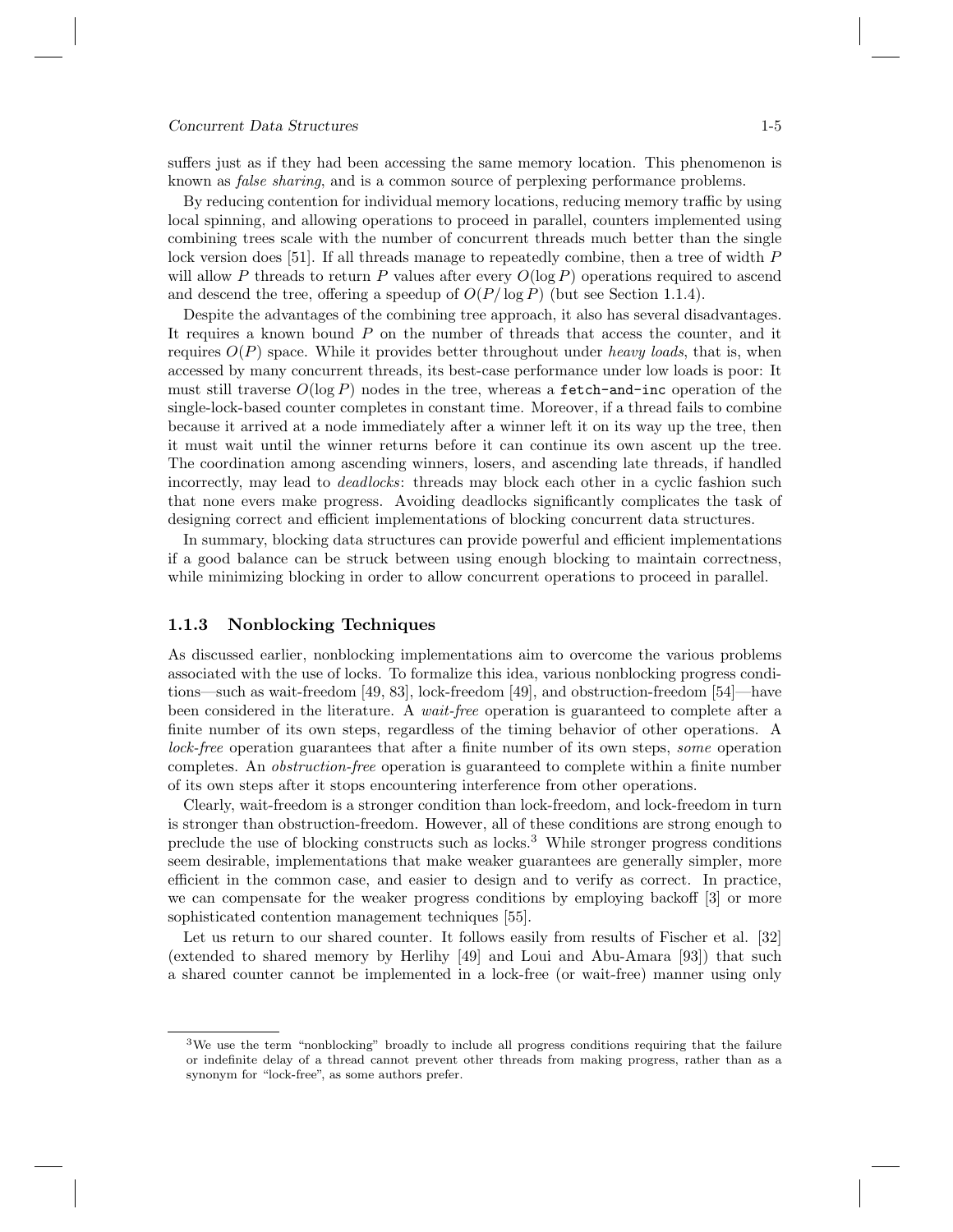```
bool CAS(L, E, N) {
  atomically {
    if (*L == E) {
      *L = N;
      return true;
    } else
      return false;
  }
}
```
FIGURE 1.2: The semantics of the CAS operation.

load and store instructions to access memory. These results show that, in any proposed implementation, a bad interleaving of operations can cause incorrect behaviour. These bad interleavings are possible because the load and store are separate operations. This problem can be overcome by using a hardware operation that atomically combines a load and a store. Indeed, all modern multiprocessors provide such synchronization instructions, the most common of which are *compare-and-swap* (CAS) [62, 64, 137] and *load-linked/store*conditional  $(\text{LL/SC})$  [63, 70, 132]. The semantics of the CAS instruction is shown in Figure 1.2. For purposes of illustration, we assume an atomically keyword which requires the code block it labels to be executed *atomically*, that is, so that that no thread can observe a state in which the code block has been partially executed. The CAS operation atomically loads from a memory location, compares the value read to an expected value, and stores a new value to the location if the comparison succeeds. Herlihy [49] showed that instructions such as CAS and LL/SC are *universal*: there exists a wait-free implementation for any concurrent data structure in a system that supports such instructions.

A simple lock-free counter can be implemented using CAS. The idea is to perform the fetch-and-inc by loading the counter's value and to then use CAS to atomically change the counter value to a value greater by one than the value read. The CAS instruction fails to increment the counter only if it changes between the load and the CAS. In this case, the operation can retry, as the failing CAS had no effect. Because the CAS fails only as a result of another fetch-and-inc operation succeeding, the implementation is lock-free. However, it is not wait-free because a single fetch-and-inc operation can repeatedly fail its CAS.

The above example illustrates an optimistic approach to synchronization: the fetch-and-inc operation completes quickly in the hopefully common case in which it does not encounter interference from a concurrent operation, but must employ more expensive techniques under contention (e.g., backoff).

While the lock-free counter described above is simple, it has many of the same disadvantages that the original counter based on a single lock has: a sequential bottleneck and high contention for a single location. It is natural to attempt to apply similar techniques as those described above in order to improve the performance of this simple implementation. However, it is usually more difficult to incorporate such improvements into nonblocking implementations of concurrent data structures than blocking ones. Roughly, the reason for this is that a thread can use a lock to prevent other threads from "interfering" while it performs some sequence of actions. Without locks, we have to design our implementations to be correct despite the actions of concurrent operations; in current architectures, this often leads to the use of complicated and expensive techniques that undermine the improvements we are trying to incorporate. As discussed further in Section 1.1.7, transactional mechanisms make it much easier to design and modify efficient implementations of complex concurrent data structures. However, hardware support for such mechanisms does not yet exist.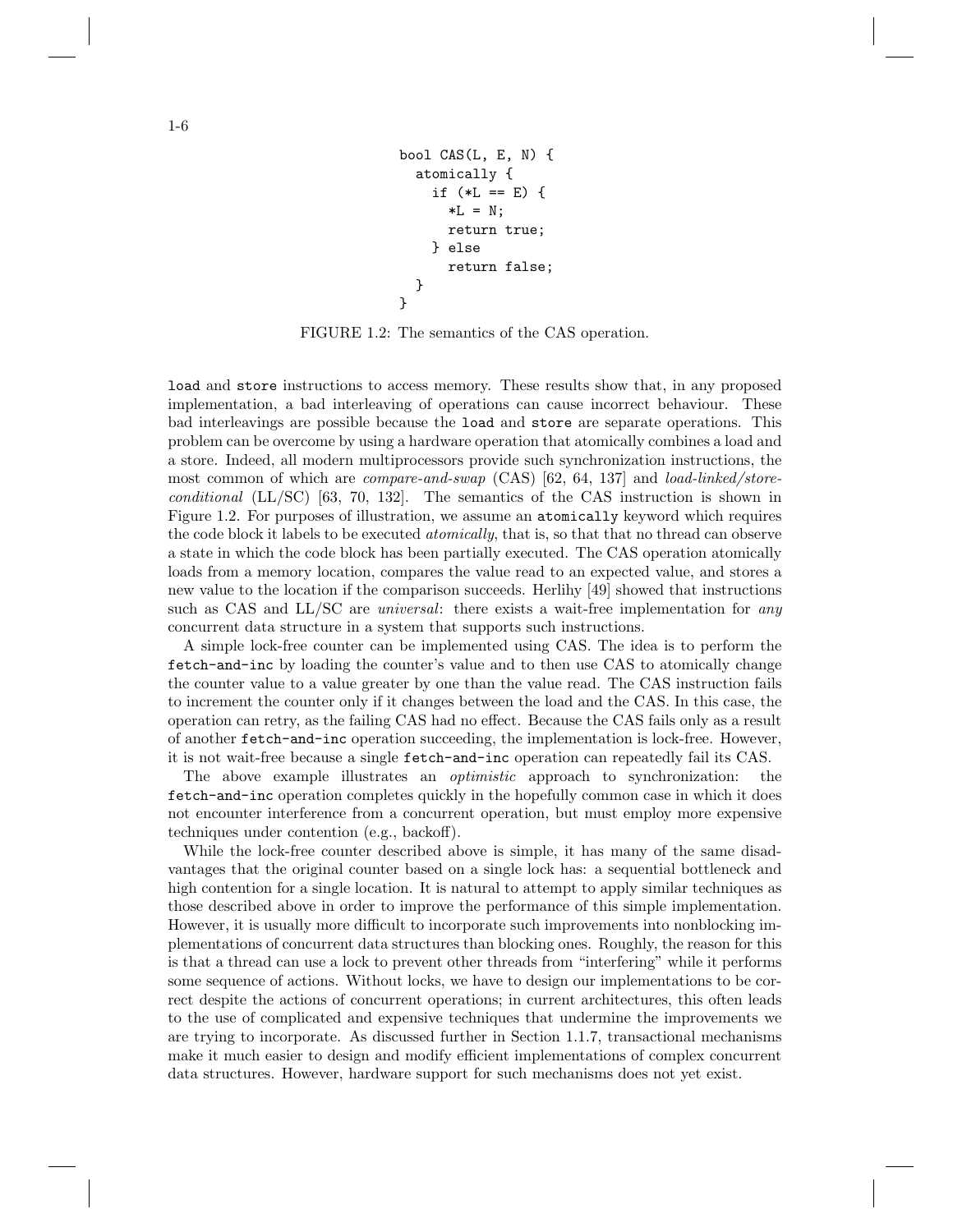#### 1.1.4 Complexity Measures

A wide body of research is directed at analyzing the asymptotic complexity of concurrent data structures and algorithms in idealized models such as *parallel random access machines* [35, 122, 135]. However, there is less work on modelling such data structures in a realistic multiprocessor setting. There are many reasons for this, most of which have to do with the interplay of the architectural features of the hardware and the asynchronous execution of threads. Consider the combining tree example. Though we argued a speedup of  $O(P/\log P)$ by counting instructions, this is not reflected in empirical studies [52, 129]. Real-world behavior is dominated by other features discussed above, such as cost of contention, cache behavior, cost of universal synchronization operations (e.g. CAS), arrival rates of requests, effects of backoff delays, layout of the data structure in memory, and so on. These factors are hard to quantify in a single precise model spanning all current architectures. Complexity measures that capture some of these aspects have been proposed by Dwork et al. [28] and by Anderson and Yang [7]. While these measures provide useful insight into algorithm design, they cannot accurately capture the effects of all of the factors listed above. As a result, concurrent data structure designers compare their designs empirically by running them using micro-benchmarks on real machines and simulated architectures [9, 52, 97, 103]. In the remainder of this chapter, we generally qualify data structures based on their empirically observed behavior and use simple complexity arguments only to aid intuition.

#### 1.1.5 Correctness

It is easy to see that the behavior of the simple lock-based counter is "the same" as that of the sequential implementation. However, it is significantly more difficult to see this is also true for the combining tree. In general, concurrent data structure implementations are often subtle, and incorrect implementations are not uncommon. Therefore, it is important to be able to state and prove rigorously that a particular design correctly implements the required concurrent data structure. We cannot hope to achieve this without a precise way of specifying what "correct" means.

Data structure specifications are generally easier for sequential data structures. For example, we can specify the semantics of a sequential data structure by choosing a set of states, and providing a transition function that takes as arguments a state, an operation name and arguments to the operation, and returns a new state and a return value for the operation. Together with a designated initial state, the transition function specifies all acceptable sequences of operations on the data structure. The sequential semantics of the counter is specified as follows: The set of states for the counter is the set of integers, and the initial state is 0. The transition function for the fetch-and-inc operation adds one to the old state to obtain the new state, and the return value is the old state of the counter.

Operations on a sequential data structure are executed one-at-a-time in order, and we simply require that the resulting sequence of operations respects the sequential semantics specified as discussed above. However, with concurrent data structures, operations are not necessarily totally ordered. Correctness conditions for concurrent data structures generally require that some total order of the operations exists that respects the sequential semantics. Different conditions are distinguished by their different requirements on this total ordering.

A common condition is Lamport's sequential consistency [81], which requires that the total order preserves the order of operations executed by each thread. Sequential consistency has a drawback from the software engineering perspective: a data structure implemented using sequentially consistent components may not be sequentially consistent itself.

A natural and widely used correctness condition that overcomes this problem is Herlihy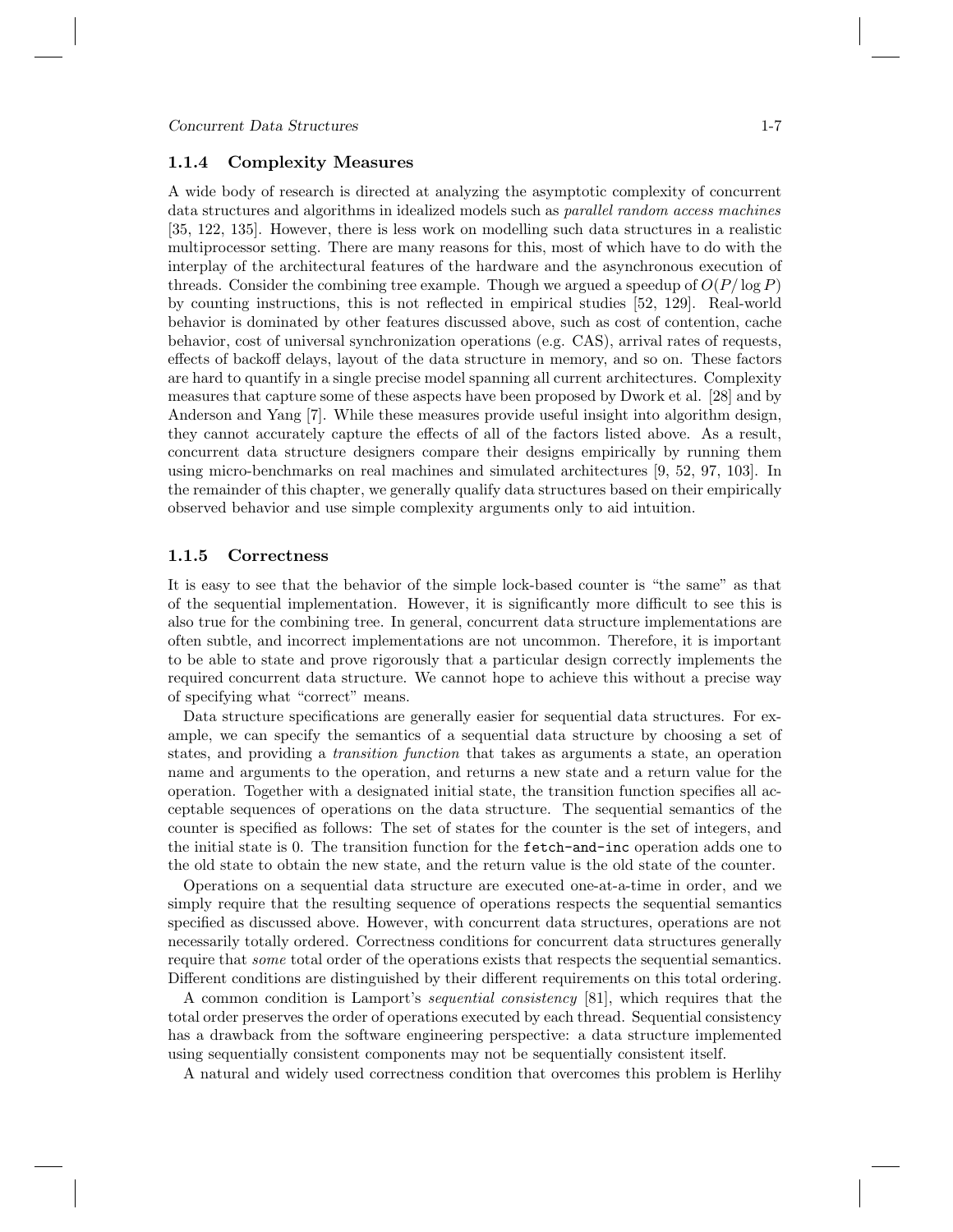and Wing's linearizability [58], a variation on the serializability [16] condition used for database transactions. Linearizability requires two properties: (1) that the data structure be sequentially consistent, and (2) that the total ordering which makes it sequentially consistent respect the *real-time ordering* among the operations in the execution. Respecting the realtime ordering means that if an operation  $O_1$  finishes execution before another operation  $O_2$ begins (so the operations are not concurrent with each other), then  $O_1$  must be ordered before  $O_2$ . Another way of thinking of this condition is that it requires us to be able to identify a distinct point within each operation's execution interval, called its linearization point, such that if we order the operations according to the order of their linearization points, the resulting order obeys the desired sequential semantics.

It is easy to see that the counter implementation based on a single lock is linearizable. The state of the counter is always stored in the variable X. We define the linearization point of each fetch-and-inc operation as the point at which it stores its incremented value to X. The linearizability argument for the CAS-based lock-free implementation is similarly simple, except that we use the semantics of the CAS instruction, rather than reasoning about the lock, to conclude that the counter is incremented by one each time it is modified.

For the combining tree, it is significantly more difficult to see that the implementation is linearizable because the state of the counter is incremented by more than one at a time, and because the increment for one fetch-and-inc operation may in fact be performed by another operation with which it has combined. We define the linearization points of fetch-and-inc operations on the combining-tree-based counter as follows. When a winner thread reaches the root of the tree and adds its accumulated value to the counter, we linearize each of the operations with which it has combined in sequence immediately after that point. The operations are linearized in the order of the return values that are subsequently distributed to those operations. While a detailed linearizability proof is beyond the scope of our presentation, it should be clear from this discussion that rigorous correctness proofs for even simple concurrent data structures can be quite challenging.

The intuitive appeal and modularity of linearizability makes it a popular correctness condition, and most of the concurrent data structure implementations we discuss in the remainder of this chapter are linearizable. However, in some cases, performance and scalability can be improved by satisfying a weaker correctness condition. For example, the quiescent consistency condition [10] drops the requirement that the total ordering of operations respects the real-time order, but requires that every operation executed after a quiescent state—one in which no operations are in progress—must be ordered after every operation executed before that quiescent state. Whether an implementation satisfying such a weak condition is useful is application-dependent. In contrast, a linearizable implementation is always usable, because designers can view it as atomic.

#### 1.1.6 Verification Techniques

In general, to achieve a rigorous correctness proof for a concurrent data structure implementation, we need mathematical machinery for specifying correctness requirements, accurately modelling a concurrent data structure implementation, and ensuring that a proof that the implementation is correct is complete and accurate. Most linearizability arguments in the literature treat at least some of this machinery informally, and as a result, it is easy to miss cases, make incorrect inferences, etc. Rigorous proofs inevitably contain an inordinate amount of mundane details about trivial properties, making them tedious to write and to read. Therefore, computer-assisted methods for verifying implementations are required. One approach is to use a theorem prover to prove a series of assertions which together imply that an implementation is correct. Another approach is to use *model checking* tools,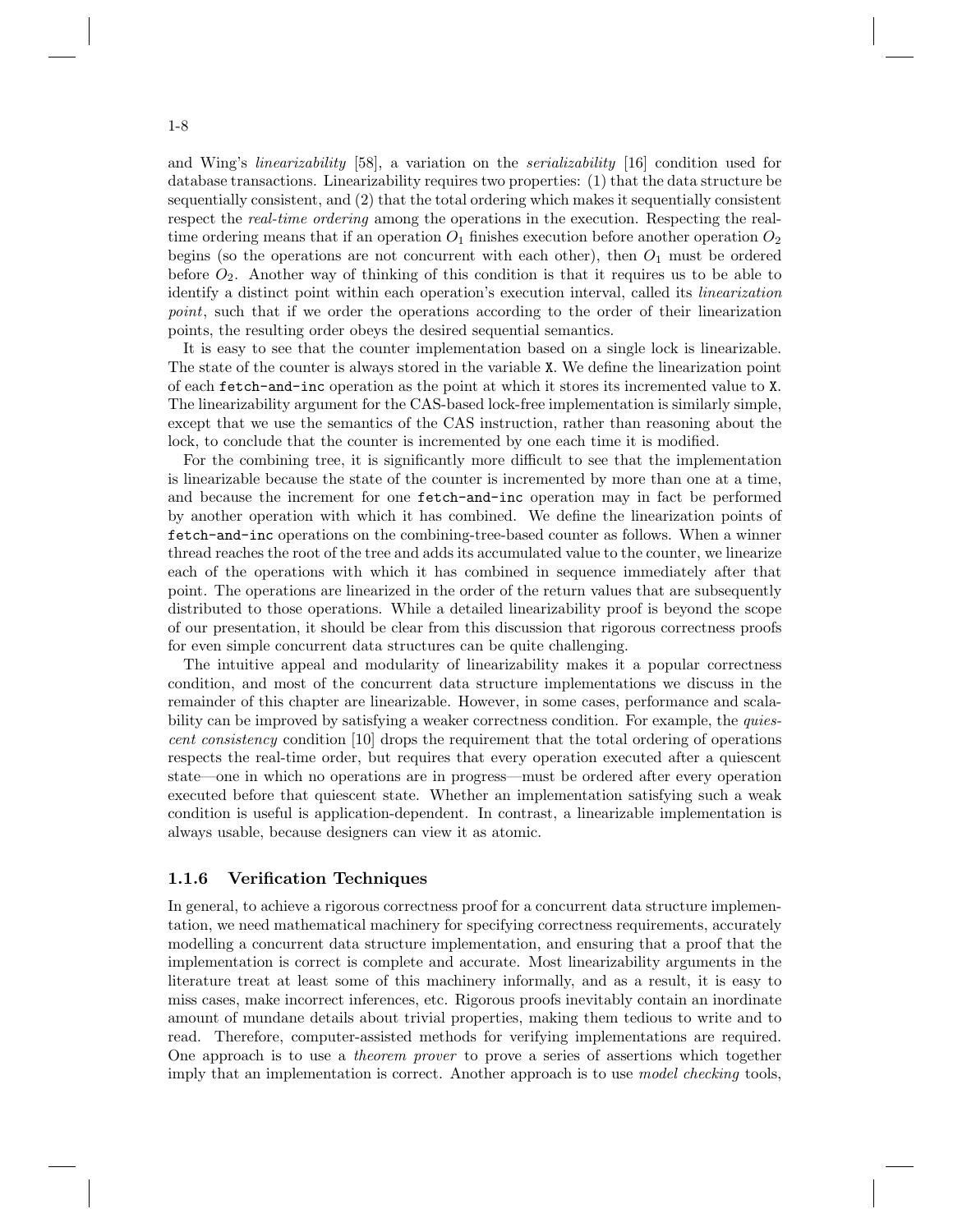```
void acquire(Lock *lock) { void release(Lock *lock) {
 int delay = MIN_DELAY; *lock = UNOWNED;while (true) { \}if (CAS(lock,UNOWNED,OWNED))
     return;
   sleep(random() % delay);
   if (delay < MAX_DELAY)
     delay = 2 * delay;}
}
```
FIGURE 1.3: Exponential backoff lock.

which exhaustively check all possible executions of an implementation to ensure that each one meets specified correctness conditions. The theorem proving approach usually requires significant human insight, while model checking is limited by the number of states of an implementation that can be explored.

#### 1.1.7 Tools of the Trade

Below we discuss three key types of tools one can use in designing concurrent data structures: locks, barriers, and transactional synchronization mechanisms. Locks and barriers are traditional low-level synchronization mechanisms that are used to restrict certain interleavings, making it easier to reason about implementations based on them. Transactional mechanisms seek to hide the tricky details of concurrency from programmers, allowing them to think in a more traditional sequential way.

#### Locks

As discussed earlier, locks are used to guarantee mutually exclusive access to (parts of) a data structure, in order to avoid "bad" interleavings. A key issue in designing a lock is what action to take when trying to acquire a lock already held by another thread. On uniprocessors, the only sensible option is to yield the processor to another thread. However, in multiprocessors, it may make sense to repeatedly attempt to acquire the lock, because the lock may soon be released by a thread executing on another processor. Locks based on this technique are called spinlocks. The choice between blocking and spinning is often a difficult one because it is hard to predict how long the lock will be held. When locks are supported directly by operating systems or threads packages, information such as whether the lock-holder is currently running can be used in making this decision.

A simple spinlock repeatedly uses a synchronization primitive such as compare-and-swap to atomically change the lock from unowned to owned. As mentioned earlier, if locks are not designed carefully, such spinning can cause heavy contention for the lock, which can have a severe impact on performance. A common way to reduce such contention is to use *exponential backoff* [3]. In this approach, which is illustrated in Figure 1.3, a thread that is unsuccessful in acquiring the lock waits some time before retrying; repeated failures cause longer waiting times, with the idea that threads will "spread themselves out" in time, resulting in lower contention and less memory traffic due to failed attempts.

Exponential backoff has the disadvantage that the lock can be unowned, but all threads attempting to acquire it have backed off too far, so none of them is making progress. One way to overcome this is to have threads form a queue and have each thread that releases the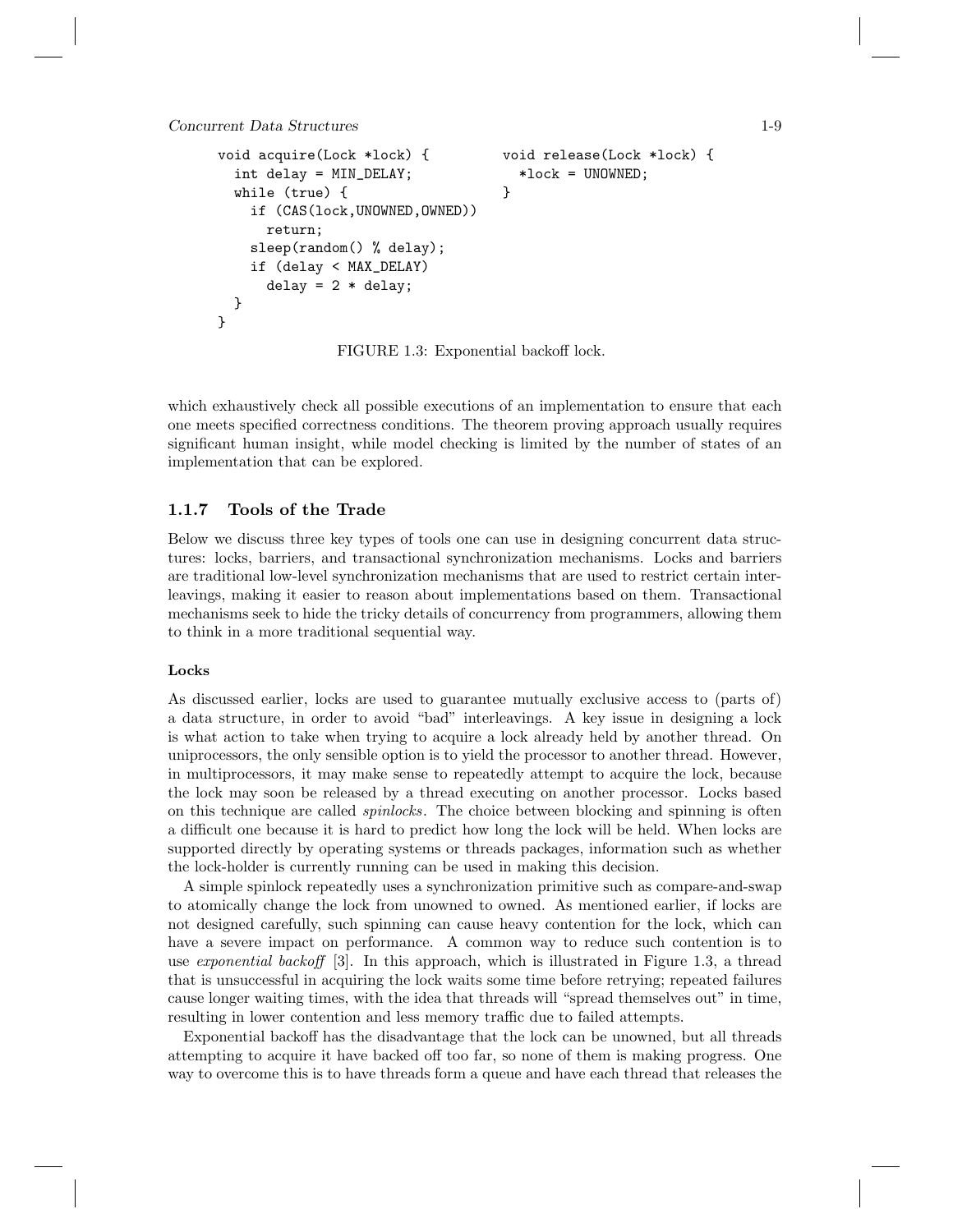lock pass ownership of the lock to the next queued thread. Locks based on this approach are called queuelocks. Anderson [8] and Graunke and Thakkar [38] introduce array-based queuelocks, and these implementations are improved upon by the list-based MCS queue locks of Mellor-Crummey and Scott [97] and the CLH queue locks of Craig and Landin and Hagersten [25, 94].

Threads using CLH locks form a virtual linked list of nodes, each containing a done flag; a thread enters the critical section only after the done flag of the node preceding its own node in the list is raised. The lock object has a pointer to the node at the tail of the list, the last one to join it. To acquire the lock, a thread creates a node, sets its done flag to false indicate that it has not yet released the critical section, and uses a synchronization primitive such as CAS to place its own node at the tail of the list while determining the node of its predecessor. It then spins on the done flag of the predecessor node. Note that each thread spins on a different memory location. Thus, in a cache-based architecture, when a thread sets its done flag to inform the next thread in the queue that it can enter the critical section, the done flags on which all other threads are spinning are not modified, so those threads continue to spin on a local cache line, and do not produce additional memory traffic. This significantly reduces contention and improves scalability in such systems. However, if this algorithm is used in a non-coherent NUMA machine, threads will likely have to spin on remote memory locations, again causing excessive memory traffic. The MCS queuelock [97] overcomes this problem by having each thread spin on a done flag in its own node. This way, nodes can be allocated in local memory, eliminating the problem.

There are several variations on standard locks that are of interest to the data structure designer in some circumstances. The queuelock algorithms discussed above have more advanced *abortable* versions that allow threads to give up on waiting to acquire the lock, for example, if they are delayed beyond some limit in a real-time application [123, 125], or if they need to recover from deadlock. The algorithms of [123] provide an abort that is nonblocking. Finally, [103] presents preemption-safe locks, which attempt to reduce the negative performance effects of preemption by ensuring that a thread that is in the queue but preempted does not prevent the lock from being granted to another running thread.

In many data structures it is desirable to have locks that allow concurrent readers. Such reader-writer locks allow threads that only read data in the critical section (but do not modify it) to access the critical section exclusively from the writers but concurrently with each other. Various algorithms have been suggested for this problem. The reader-writer queuelock algorithms of Mellor-Crummey and Scott [98] are based on MCS queuelocks and use read counters and a special pointer to writer nodes. In [76] a version of these algorithms is presented in which readers remove themselves from the lock's queue. This is done by keeping a doubly-linked list of queued nodes, each having its own simple "mini-lock." Readers remove themselves from the queuelock list by acquiring mini-locks of their neighboring nodes and redirecting the pointers of the doubly-linked list. The above-mentioned real-time queuelock algorithms of [123] provide a similar ability without locking nodes.

The reader-writer lock approach can be extended to arbitrarily many operation types through a construct called *group mutual exclusion* or *room synchronization*. The idea is that operations are partitioned into groups, such that operations in the same group can execute concurrently with each other, but operations in different groups must not. An interesting application of this approach separates push and pop operations on a stack into different groups, allowing significant simplifications to the implementations of those operations because they do not have to deal with concurrent operations of different types [18]. Group mutual exclusion was introduced by Joung [69]. Implementations based on mutual exclusion locks or fetch-and-inc counters appear in [18, 71].

More complete and detailed surveys of the literature on locks can be found in [6, 117].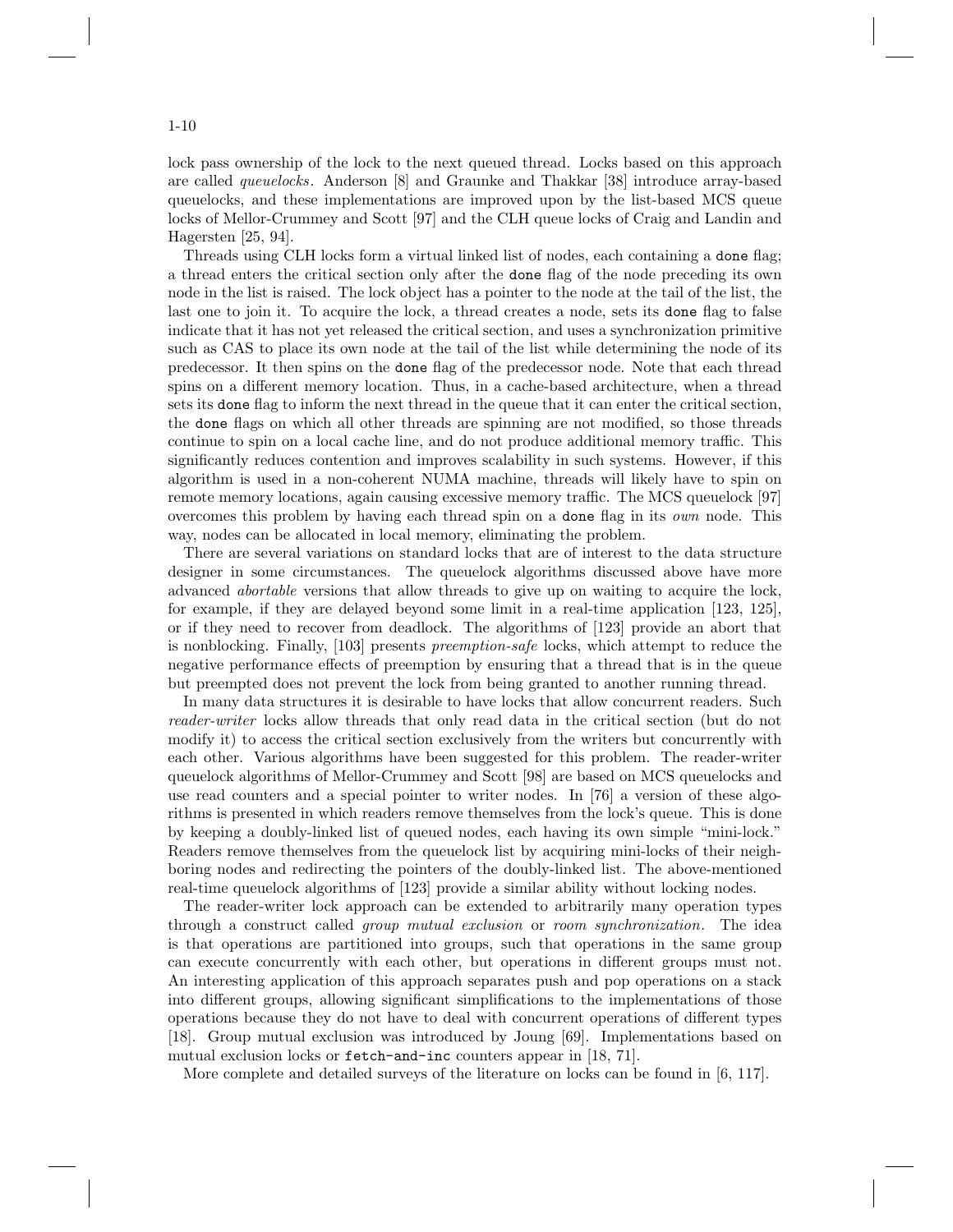#### Barriers

A barrier is a mechanism that collectively halts threads at a given point in their code, and allows them to proceed only when all threads have arrived at that point. The use of barriers arises whenever access to a data structure or application is layered into phases whose execution should not overlap in time. For example, repeated iterations of a numerical algorithm that converges by iterating a computation on the same data structure or the marking and sweeping phases of a parallel garbage collector.

One simple way to implement a barrier is to use a counter that is initialized to the total number of threads: Each thread decrements the counter upon reaching the barrier, and then spins, waiting for the counter to become zero before proceeding. Even if we use the techniques discussed earlier to implement a scalable counter, this approach still has the problem that waiting threads produce contention. For this reason, specialized barrier implementations have been developed that arrange for each thread to spin on a different location [21, 48, 124]. Alternatively, a barrier can be implemented using a  $diffusing$ computation tree in the style of Dijkstra and Scholten [27]. In this approach, each thread is the owner of one node in a binary tree. Each thread awaits the arrival of its children, then notifies its parent that it has arrived. Once all threads have arrived, the root of the tree releases all threads by disseminating the release information down the tree.

#### Transactional Synchronization Mechanisms

A key use of locks in designing concurrent data structures is to allow threads to modify multiple memory locations atomically, so that no thread can observe partial results of an update to the locations. Transactional synchronization mechanisms are tools that allow the programmer to treat sections of code that access multiple memory locations as a single atomic step. This substantially simplifies the design of correct concurrent data structures because it relieves the programmer of the burden of deciding which locks should be held for which memory accesses and of preventing deadlock.

As an example of the benefits of transactional synchronization, consider Figure 1.4, which shows a concurrent queue implementation achieved by requiring operations of a simple sequential implementation to be executed atomically. Such atomicity could be ensured either by using a global mutual exclusion lock, or via a transactional mechanism. However, the lock-based approach prevents concurrent enqueue and dequeue operations from executing in parallel. In contrast, a good transactional mechanism will allow them to do so in all but the empty state because when the queue is not empty, concurrent enqueue and dequeue operations do not access any memory locations in common.

The use of transactional mechanisms for implementing concurrent data structures is inspired by the widespread use of transactions in database systems. However, the problem of supporting transactions over shared memory locations is different from supporting transactions over databases elements stored on disk. Thus, more lightweight support for transactions is possible in this setting.

Kung and Robinson's optimistic concurrency control (OCC) [80] is one example of a transactional mechanism for concurrent data structures. OCC uses a global lock, which is held only for a short time at the end of a transaction. Nonetheless, the lock is a sequential bottleneck, which has a negative impact on scalability. Ideally, transactions should be supported without the use of locks, and transactions that access disjoint sets of memory locations should not synchronize with each other at all.

Transactional support for multiprocessor synchronization was originally suggested by Herlihy and Moss, who also proposed a hardware-based transactional memory mechanism for supporting it [56]. Recent extensions to this idea include *lock elision* [114, 115], in which the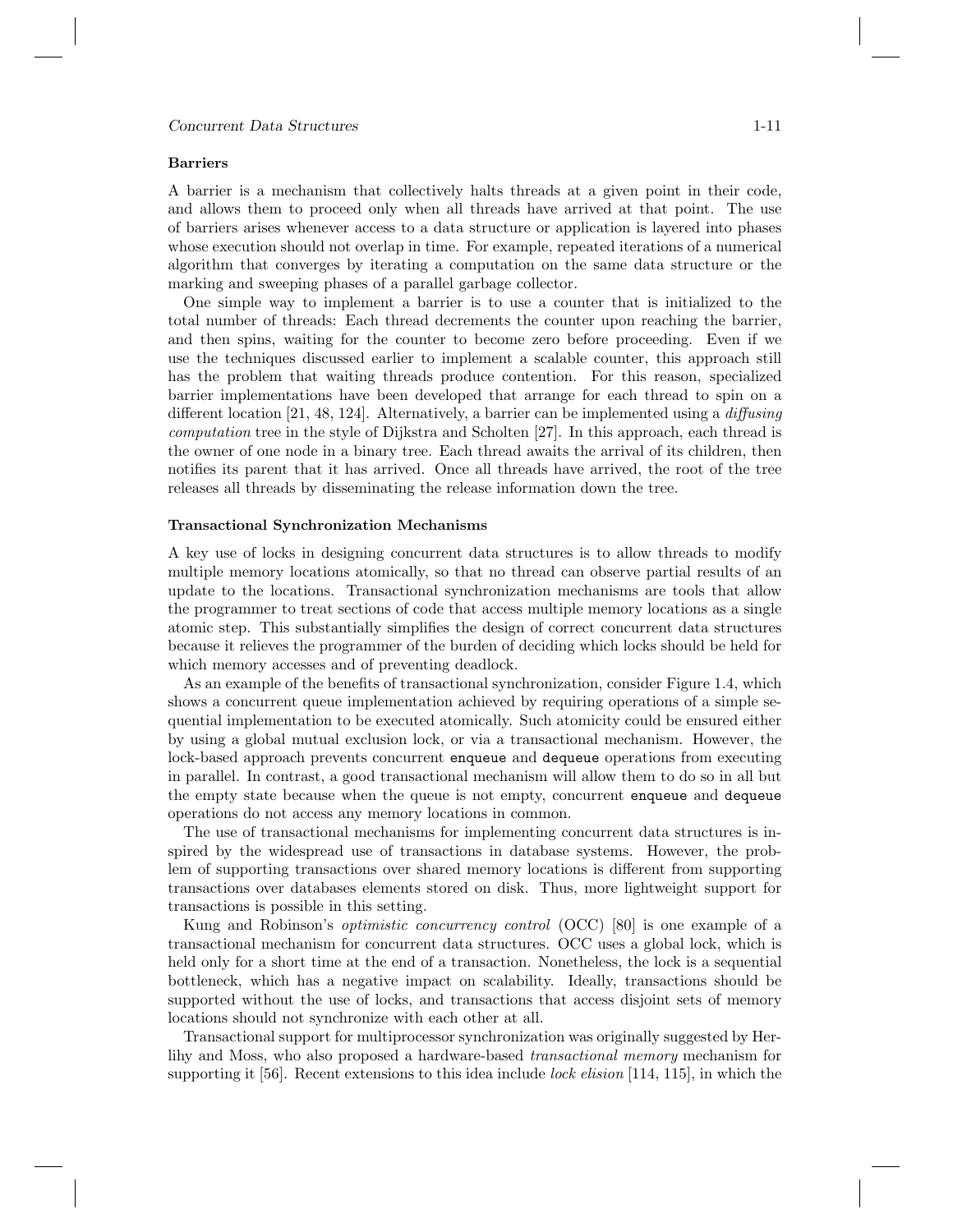```
typedef struct qnode_s { qnode_s *next; valuetype value; } qnode_t;
shared variables:
  // initially null
  qnode_t *head, *tail;
void enqueue(qnode_t *n) {
  atomically {
    if (tail == null)tail = head = n;else {
      tail->next = n;
      tail = n;}
  }
}
                                           qnode_t * dequeue() {
                                             atomically {
                                               if (head == null)
                                                 return null;
                                               else {
                                                 n = head;head = head->next;
                                                 if (head == null)
                                                   tail = null;return n;
                                               }
                                             }
                                           }
```
FIGURE 1.4: A Concurrent Shared FIFO Queue.

hardware automatically translates critical sections into transactions, with the benefit that two critical sections that do not in fact conflict with each other can be executed in parallel. For example, lock elision could allow concurrent enqueue and dequeue operations of the above queue implementation to execute in parallel, even if the atomicity is implemented using locks. To date, hardware support for transactional memory has not been built.

Various forms of software transactional memory have been proposed by Shavit and Touitou [128], Harris et al. [44], Herlihy et al. [55], and Harris and Fraser [43].

Transactional mechanisms can easily be used to implement most concurrent data structures, and when efficient and robust transactional mechanisms become widespread, this will likely be the preferred method. In the following sections, we mention implementations based on transactional mechanisms only when no direct implementation is known.

#### 1.2 Shared Counters and Fetch-and- $\phi$  Structures

Counters have been widely studied as part of a broader class of  $f,$ etch-and- $\phi$  coordination structures, which support operations that fetch the current value of a location and apply some function from an allowable set  $\phi$  to its contents. As discussed earlier, simple lockbased implementations of fetch-and- $\phi$  structures such as counters suffer from contention and sequential bottlenecks. Below we describe some approaches to overcoming this problem.

#### Combining

1-12

The combining tree technique was originally invented by Gottlieb et al. [37] to be used in the hardware switches of processor-to-memory networks. In Section 1.1.2 we discussed a software version of this technique, first described by Goodman et al. [36] and Yew et al. [138], for implementing a fetch-and-add counter. (The algorithm in [138] has a slight bug; see [52].) This technique can also be used to implement fetch-and- $\phi$  operations for a variety of sets of combinable operations, including arithmetic and boolean operations, and synchronization operations such as load, store, swap, test-and-set, etc. [77].

As explained earlier, scalability is achieved by sizing the tree such that the there is one leaf node per thread. Under maximal load, the throughput of such a tree is proportional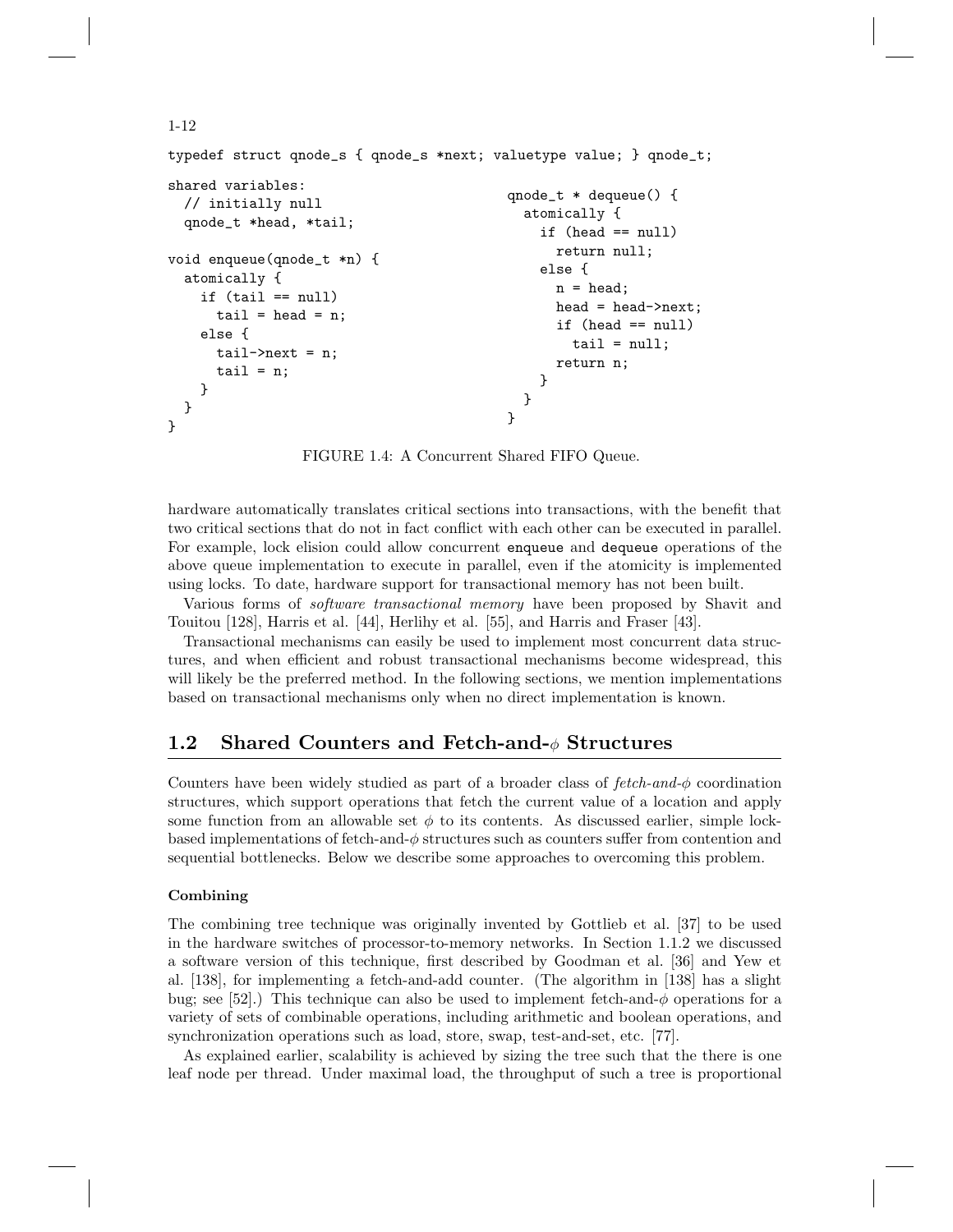

FIGURE 1.5: A Bitonic Counting Network of Width Four.

to  $O(P/\log P)$  operations per time unit, offering a significant speedup. Though it is possible to construct trees with fan-out greater than two in order to reduce tree depth, that would sacrifice the simplicity of the nodes and, as shown by Shavit and Zemach [131], will most likely result in reduced performance. Moreover, Herlihy et al. [52] have shown that combining trees are extremely sensitive to changes in the arrival rate of requests: as the load decreases, threads must still pay the price of traversing the tree while attempting to combine, but the likelihood of combining is reduced because of the reduced load.

Shavit and Zemach overcome the drawbacks of the static combining tree structures by introducing combining funnels [131]. A *combining funnel* is a linearizable fetch-and- $\phi$  structure that allows combining trees to form dynamically, adapting its overall size based on load patterns. It is composed of a (typically small) number of combining layers. Each such layer is implemented as a *collision array* in memory. Threads pass through the funnel layer by layer, from the first (widest) to the last (narrowest). These layers are used by threads to locate each other and combine their operations. As threads pass through a layer, they read a thread ID from a randomly chosen array element, and write their own in its place. They then attempt to combine with the thread whose ID they read. A successful combination allows threads to exchange information, allowing some to continue to the next layer, and others to await their return with the resulting value. Combining funnels can also support the *elimination* technique (described in Section 1.3) to allow two operations to complete without accessing the central data structure in some cases.

#### Counting Networks

Combining structures provide scalable and linearizable fetch-and- $\phi$  operations. However, they are blocking. An alternative approach to parallelizing a counter that overcomes this problem is to have multiple counters instead of a single one, and to use a counting network to coordinate access to the separate counters so as to avoid problems such as duplicated or omitted values. Counting networks, introduced by Aspnes et al. [10], are a class of data structures for implementing, in a highly concurrent and nonblocking fashion, a restricted class of fetch-and- $\phi$  operations, the most important of which is fetch-and-inc.

Counting networks, like sorting networks [24], are acyclic networks constructed from simple building blocks called balancers. In its simplest form, a *balancer* is a computing element with two input wires and two output wires. Tokens arrive on the balancer's input wires at arbitrary times, and are output on its output wires in a balanced way. Given a stream of input tokens, a balancer alternates sending one token to the top output wire, and one to the bottom, effectively balancing the number of tokens between the two wires.

We can wire balancers together to form a network. The *width* of a network is its number of output wires (wires that are not connected to an input of any balancer). Let  $y_0, \ldots, y_{w-1}$ respectively represent the number of tokens output on each of the output wires of a network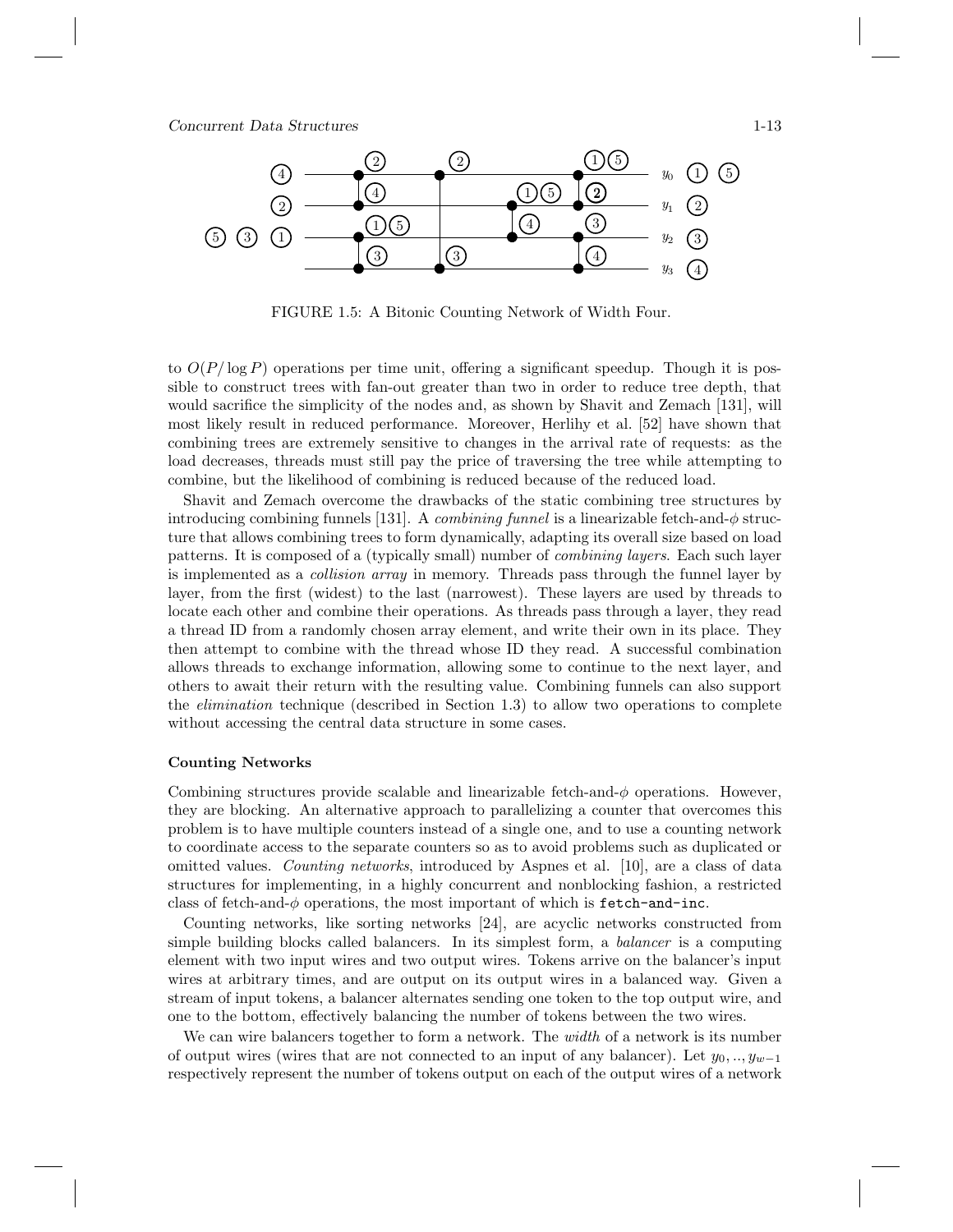of width w. A *counting network* is an acyclic network of balancers whose outputs satisfy the following step property:

In any quiescent state,  $0 \le y_i - y_j \le 1$  for any  $i < j$ .

Figure 1.5 shows a sequence of tokens traversing a counting network of width four based on Batcher's Bitonic sorting network structure [13]. The horizontal lines are wires and the vertical lines are balancers, each connected to two input and output wires at the dotted points. Tokens (numbered 1 through 5) traverse the balancers starting on arbitrary input wires and accumulate on specific output wires meeting the desired step-property. Aspnes et al. [10] have shown that every counting network has a layout isomorphic to a sorting network, but not every sorting network layout is isomorphic to a counting network.

On a shared memory multiprocessor, balancers are records, and wires are pointers from one record to another. Threads performing increment operations traverse the data structure from some input wire (either preassigned or chosen at random) to some output wire, each time shepherding a new token through the network.

The counting network distributes input tokens to output wires while maintaining the step property stated above. Counting is done by adding a local counter to each output wire, so that tokens coming out of output wire i are assigned numbers  $i, i + w, \ldots, i + (y_i - 1)w$ . Because threads are distributed across the counting network, there is little contention on the balancers, and the even distribution on the output wires lowers the load on the shared counters. However, as shown by Shavit and Zemach [129], the dynamic patterns through the networks increase cache miss rates and make optimized layout almost impossible.

There is a significant body of literature on counting networks, much of which is surveyed by Herlihy and Busch [22]. An empirical comparison among various counting techniques can be found in [52]. Aharonson and Attiya [4] and Felten et al. [31] study counting networks with arbitrary fan-in and fan-out. Shavit and Touitou [127] show how to perform decrements on counting network counters by introducing the notion of "anti-tokens" and elimination. Busch and Mavronicolas [23] provide a combinatorial classification of the various properties of counting networks. Randomized counting networks are introduced by Aiello et al. [5] and fault-tolerant networks are presented by Riedel and Bruck [118].

The classical counting network structures in the literature are lock-free but not linearizable, they are only quiescently consistent. Herlihy et al. [57] show the tradeoffs involved in making counting networks linearizable.

Klugerman and Plaxton present an optimal log w-depth counting network  $[73]$ . However, this construction is not practical, and all practical counting network implementations have  $\log^2 w$  depth. Shavit and Zemach introduce *diffracting trees* [129], improved counting networks made of balancers with one input and two output wires laid out as a binary tree. The simple balancers of the counting network are replaced by more sophisticated diffracting balancers that can withstand high loads by using a randomized collision array approach, yielding lower depth counting networks with significantly improved throughput. An adaptive diffracting tree that adapts its size to load is presented in [26].

### 1.3 Stacks and Queues

Stacks and queues are among the simplest sequential data structures. Numerous issues arise in designing concurrent versions of these data structures, clearly illustrating the challenges involved in designing data structures for shared-memory multiprocessors.

#### 1-14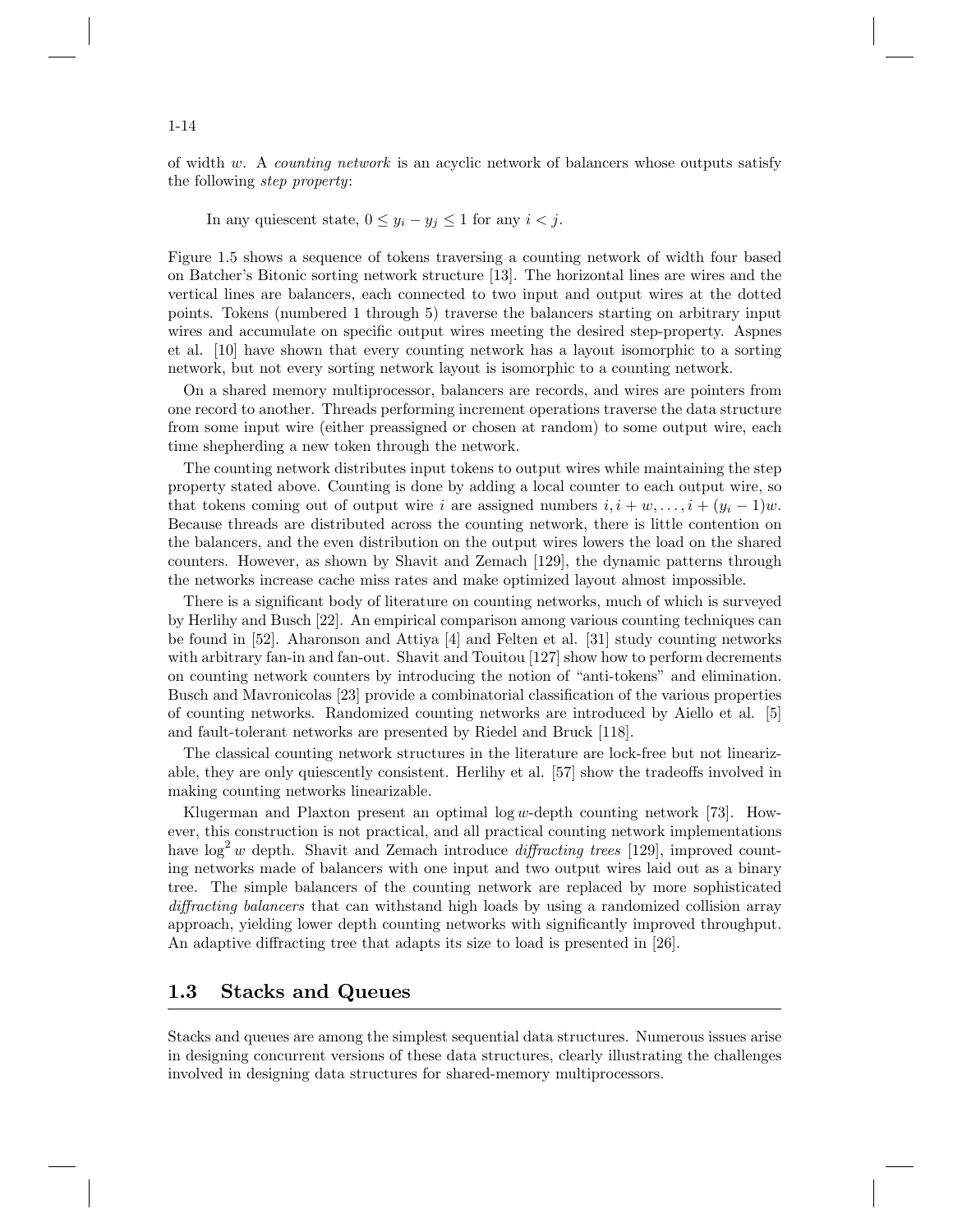#### Stacks

A concurrent stack is a data structure linearizable to a sequential stack that provides push and pop operations with the usual LIFO semantics. Various alternatives exist for the behavior of these data structures in full or empty states, including returning a special value indicating the condition, raising an exception, or blocking.

Michael and Scott present several linearizable lock-based concurrent stack implementations: they are based on sequential linked lists with a top pointer and a global lock that controls access to the stack [103]. They typically scale poorly because even if one reduces contention on the lock, the top of the stack is a sequential bottleneck. Combining funnels [131] have been used to implement a linearizable stack that provides parallelism under high load. As with all combining structures, it is blocking, and it has a high overhead which makes it unsuitable for low loads.

Treiber [134] was the first to propose a lock-free concurrent stack implementation. He represented the stack as a singly-linked list with a top pointer and used CAS to modify the value of the top pointer atomically. Michael and Scott [103] compare the performance of Treiber's stack to an optimized nonblocking algorithm based on Herlihy's methodology [50], and several lock-based stacks (such as an MCS lock [97]) in low load situations. They concluded that Treiber's algorithm yields the best overall performance, and that this performance gap increases as the degree of multiprogramming grows. However, because the top pointer is a sequential bottleneck, even with an added backoff mechanism to reduce contention, the Treiber stack offers little scalability as concurrency increases [47].

Hendler et al. [47] observe that any stack implementation can be made more scalable using the *elimination* technique of Shavit and Touitou [127]. Elimination allows pairs of operations with reverse semantics—like pushes and pops on a stack—to complete without any central coordination, and therefore substantially aids scalability. The idea is that if a pop operation can find a concurrent push operation to "partner" with, then the pop operation can take the push operation's value, and both operations can return immediately. The net effect of each pair is the same as if the push operation was followed immediately by the pop operation, in other words, they eliminate each other's effect on the state of the stack. Elimination can be achieved by adding a collision array from which each operation chooses a location at random, and then attempts to coordinate with another operation that concurrently chose the same location [127]. The number of eliminations grows with concurrency, resulting in a high degree of parallelism. This approach, especially if the collision array is used as an adaptive backoff mechanism on the shared stack, introduces a high degree of parallelism with little contention [47], and delivers a scalable lock-free linearizable stack.

There is a subtle point in the Treiber stack used in the implementations above that is typical of many CAS-based algorithms. Suppose several concurrent threads all attempt a pop operation that removes the first element, located in some node "A," from the list by using a CAS to redirect the head pointer to point to a previously-second node "B." The problem is that it is possible for the list to change completely just before a particular pop operation attempts its CAS, so that by the time it does attempt it, the list has the node "A" as the first node as before, but the rest of the list including "B" is in a completely different order. This CAS of the head pointer from "A" to "B" may now succeed, but "B" might be anywhere in the list and the stack will behave incorrectly. This is an instance of the "ABA" problem [111], which plagues many CAS-based algorithms. To avoid this problem, Treiber augments the head pointer with a version number that is incremented every time the head pointer is changed. Thus, in the above scenario, the changes to the stack would cause the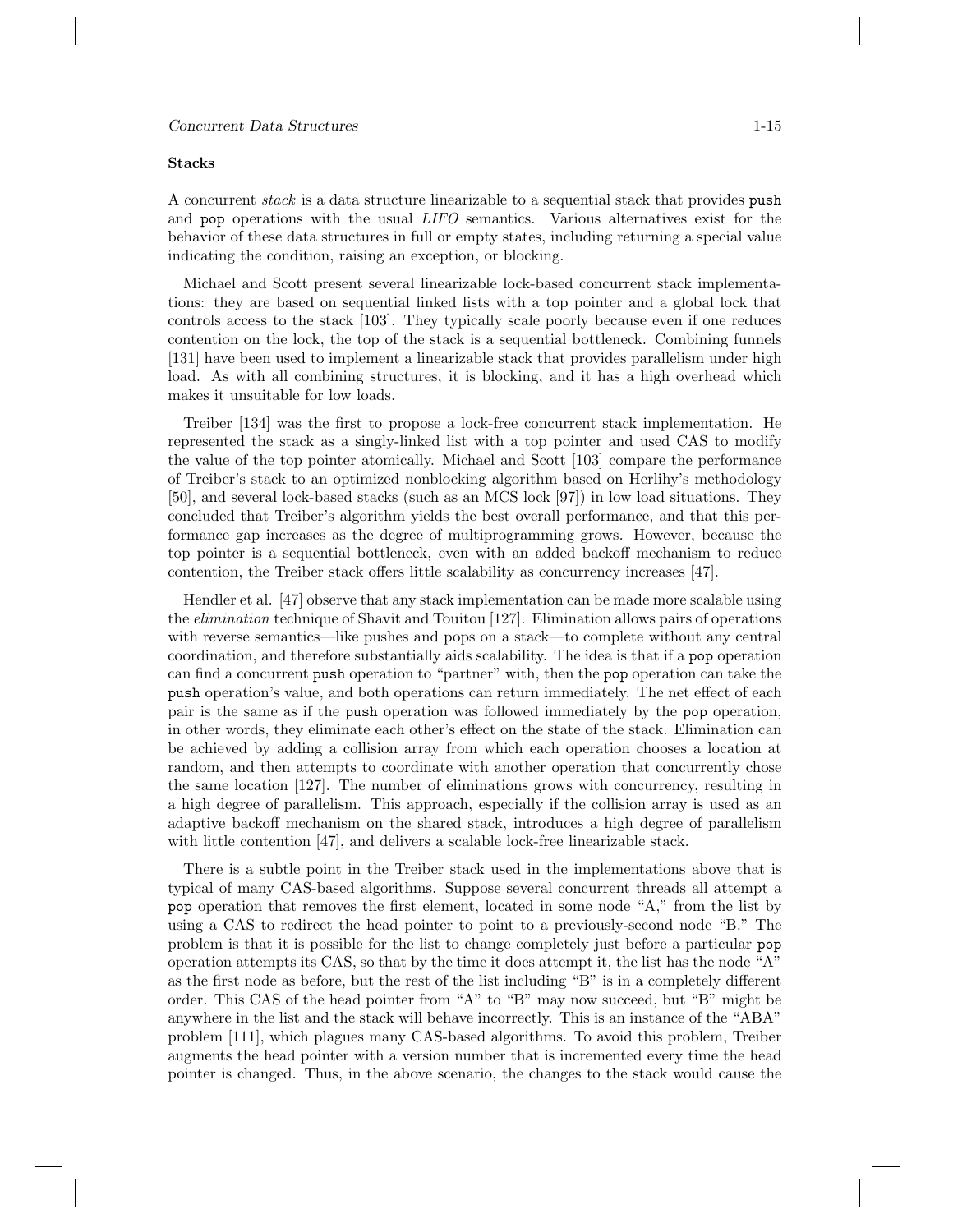#### CAS to fail, thereby eliminating the ABA problem.<sup>4</sup>

#### **Queues**

A concurrent queue is a data structure linearizable to a sequential queue that provides enqueue and dequeue operations with the usual FIFO semantics.

Michael and Scott [103] present a simple lock-based queue implementation that improves on the naive single-lock approach by having separate locks for the head and tail pointers of a linked-list-based queue. This allows an enqueue operation to execute in parallel with a dequeue operation (provided we avoid false sharing by placing the head and tail locks in separate cache lines). This algorithm is quite simple, with one simple trick: a "dummy" node is always in the queue, which allows the implementation to avoid acquiring both the head and tail locks in the case that the queue is empty, and therefore it avoids deadlock.

It is a matter of folklore that one can implement an array-based lock-free queue for a single enqueuer thread and a single dequeuer thread using only load and store operations [82]. A linked-list-based version of this algorithm appears in [46]. Herlihy and Wing [58] present a lock-free array-based queue that works if one assumes an unbounded size array. A survey in [103] describes numerous flawed attempts at devising general (multiple enqueuers, multiple dequeuers) nonblocking queue implementations. It also discusses some correct implementations that involve much more overhead than the ones discussed below.

Michael and Scott [103] present a linearizable CAS-based lock-free queue with parallel access to both ends. The structure of their algorithm is very simple and is similar to the two-lock algorithm mentioned above: it maintains head and tail pointers, and always keeps a dummy node in the list. To avoid using a lock, the enqueue operation adds a new node to the end of the list using CAS, and then uses CAS to update the tail pointer to reflect the addition. If the enqueue is delayed between these two steps, another enqueue operation can observe the tail pointer "lagging" behind the end of the list. A simple helping technique [50] is used to recover from this case, ensuring that the tail pointer is always behind the end of the list by at most one element.

While this implementation is simple and efficient enough to be used in practice, it does have a disadvantage. Operations can access nodes already removed from the list, and therefore the nodes cannot be freed. Instead, they are put into a freelist—a list of nodes stored for reuse by future enqueue operations—implemented using Treiber's stack. This use of a freelist has the disadvantage that the space consumed by the nodes in the freelist cannot be freed for arbitrary reuse. Herlihy et al. [53] and Michael [101] have presented nonblocking memory management techniques that overcome this disadvantage.

It is interesting to note that the elimination technique is not applicable to queues: we cannot simply pass a value from an enqueue operation to a concurrent dequeue operation, because this would not respect the FIFO order with respect to other values in the queue.

#### Deques

A concurrent double-ended queue (deque) is a linearizable concurrent data structure that generalizes concurrent stacks and queues by allowing pushes and pops at both ends [74].

#### 1-16

<sup>4</sup>Note that the version number technique does not technically eliminate the ABA problem because the version number can wrap around; see [106] for a discussion of the consequences of this point in practice, and also a "bounded tag" algorithm that eliminates the problem entirely, at some cost in space and time.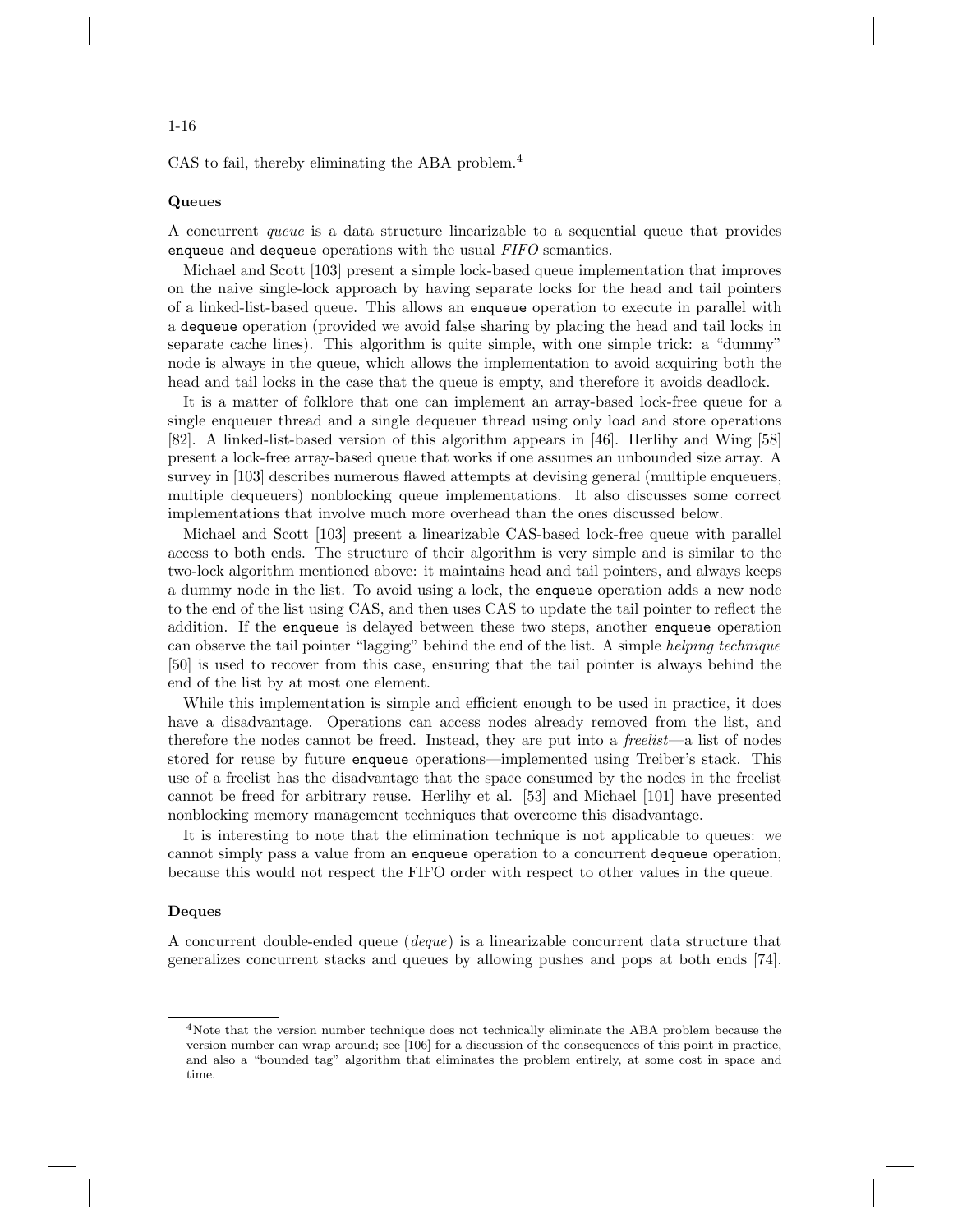As with queues, implementations that allow operations on both ends to proceed in parallel without interfering with each other are desirable.

Lock-based deques can be implemented easily using the same two-lock approach used for queues. Given the relatively simple lock-free implementations for stacks and queues, it is somewhat surprising that there is no known lock-free deque implementation that allows concurrent operations on both ends. Martin et al. [96] provide a summary of concurrent deque implementations, showing that, even using nonconventional two-word synchronization primitives such as double-compare-and-swap (DCAS) [107], it is difficult to design a lockfree deque. The only known nonblocking deque implementation for current architectures that supports noninterfering operations at opposite ends of the deque is an obstruction-free CAS-based implementation due to Herlihy et al. [54].

#### 1.4 Pools

Much of the difficulty in implementing efficient concurrent stacks and queues arises from the ordering requirements on when an element that has been inserted can be removed. A concurrent pool [95] is a data structure that supports insert and delete operations, and allows a delete operation to remove *any* element that has been inserted and not subsequently deleted. This weaker requirement offers opportunities for improving scalability.

A high-performance pool can be built using any quiescently consistent counter implementation [10, 129]. Elements are placed in an array, and a fetch-and-inc operation is used to determine in which location an insert operation stores its value, and similarly from which location a delete operation takes its value. Each array element contains a full/empty bit or equivalent mechanism to indicate if the element to be removed has already been placed in the location. Using such a scheme, any one of the combining tree, combining funnel, counting network, or diffracting tree approaches described above can be used to create a high throughput shared pool by parallelizing the main bottlenecks: the shared counters. Alternatively, a "stack like" pool can be implemented by using a counter that allows increments and decrements, and again using one of the above techniques to parallelize it.

Finally, the elimination technique discussed earlier is applicable to pools constructed using combining funnels, counting networks, or diffracting trees: if insert and delete operations meet in the tree, the delete can take the value being inserted by the insert operation, and both can leave without continuing to traverse the structure. This technique provides high performance under high load.

The drawback of all these implementations is that they perform rather poorly under low load. Moreover, when used for work-load distribution [9, 19, 119], they do not allow us to exploit locality information, as pools designed specifically for work-load distribution do.

Workload distribution (or load balancing) algorithms involve a collection of pools of units of work to be done; each pool is local to a given processor. Threads create work items and place them in local pools, employing a load balancing algorithm to ensure that the number of items in the pools is balanced. This avoids the possibility that some processors are idle while others still have work in their local pools. There are two general classes of algorithms of this type: work sharing [46, 119] and work stealing [9, 19]. In a work sharing scheme, each processor attempts to continuously offload work from its pool to other pools. In work stealing, a thread that has no work items in its local pool steals work from other pools. Both classes of algorithms typically use randomization to select the pool with which to balance or the target pool for stealing.

The classical work stealing algorithm is due to Arora et al. [9]. It is based on a lock-free construction of a deque that allows operations by only one thread (the thread to which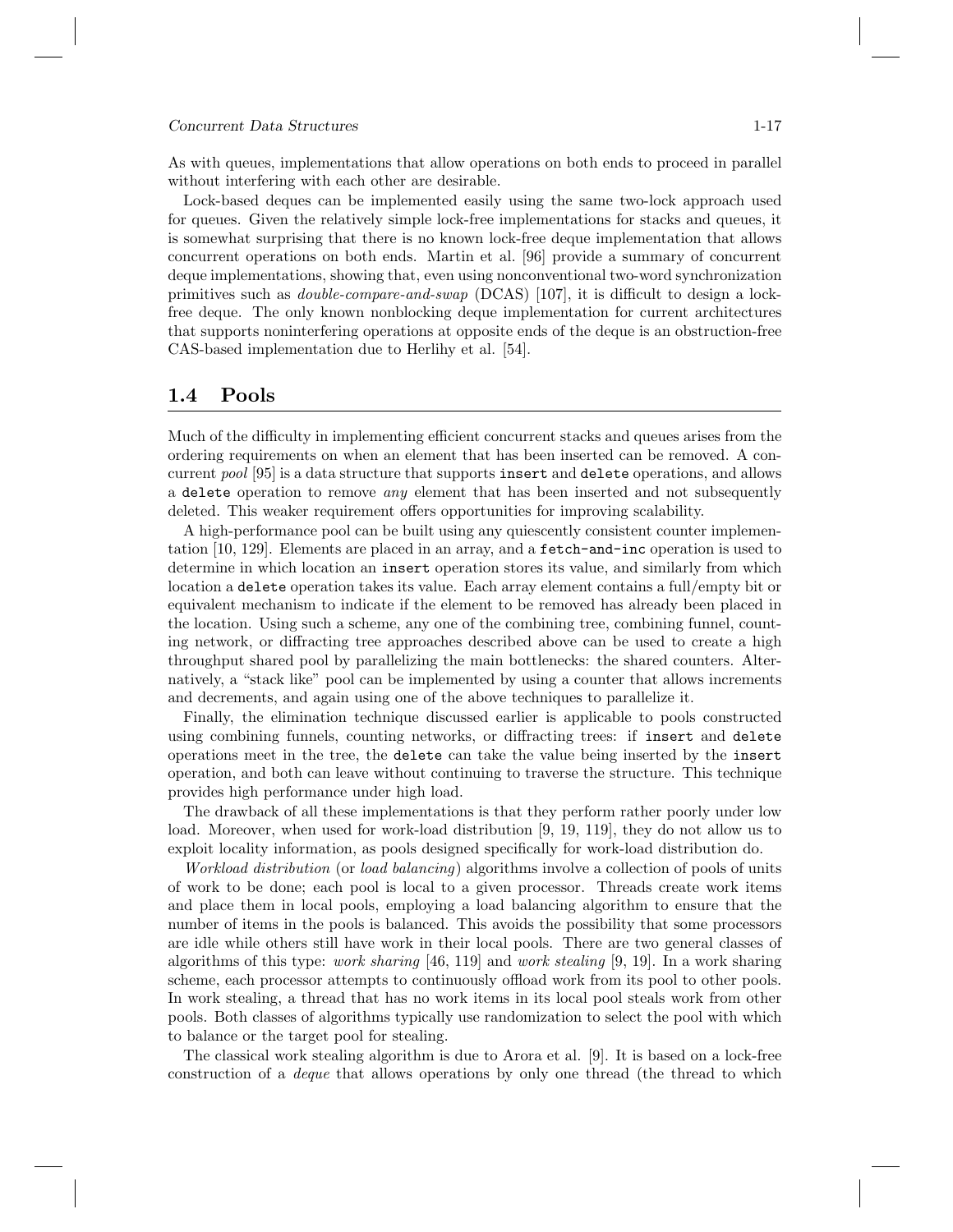

FIGURE 1.6: CAS-based list manipulation is hard. In both examples, P is deleting b from the list (the examples slightly abuse CAS notation). In the upper example, Q is trying to insert c into the list, and in the lower example, Q is trying to delete c from the list. Circled locations indicate the target addresses of the CAS operations; crossed out pointers are the values before the CAS succeeds.

the pool is local) at one end of the deque, allowing only pop operations at the other end, and allowing concurrent pop operations at that end to "abort" if they interfere. A deque with these restrictions is suitable for work stealing, and the restrictions allow a simple implementation in which the local thread can insert and delete using simple low-cost load and store operations, resorting to a more expensive CAS operation only when it competes with the remote deleters for the last remaining item in the queue.

It has been shown that in some cases it is desirable to steal more than one item at a time [15, 104]. A nonblocking multiple-item work-stealing algorithm due to Hendler and Shavit appears in [45]. It has also been shown that in some cases it desirable to use affinity information of work items in deciding which items to steal. A locality-guided work stealing algorithm due to Acar et al. appears in [1].

#### 1.5 Linked Lists

Consider implementations of concurrent search structures supporting insert, delete, and search operations. If these operations deal only with a key value, then the resulting data structure is a set; if a data value is assosciated with each key, we have a dictionary [24]. These are closely related data structures, and a concurrent set implementation can often be adapted to implement a dictionary. In the next three sections, we concentrate on implementing sets using different structures: linked lists, hash tables, and trees.

Suppose we use a linked list to implement a set. Apart from globally locking the linked list to prevent concurrent manipulation, the most popular approach to concurrent lockbased linked lists is hand-over-hand locking (sometimes called lock coupling) [14, 90]. In this approach, each node has an associated lock. A thread traversing the linked list releases a node's lock only after acquiring the lock of the next node in the list, thus preventing overtaking which may cause unnoticed removal of a node. This approach reduces lock granularity but significantly limits concurrency because insertions and deletions at disjoint list locations may delay each other.

One way to overcome this problem is to design lock-free linked lists. The difficulty in implementing a lock-free ordered linked list is ensuring that during an insertion or deletion, the adjacent nodes are still valid, i.e., they are still in the list and are still adjacent. As Figure 1.6 shows, designing such lock-free linked lists is not a straightforward matter.

The first CAS-based lock-free linked list is due to Valois [136], who uses a special auxiliary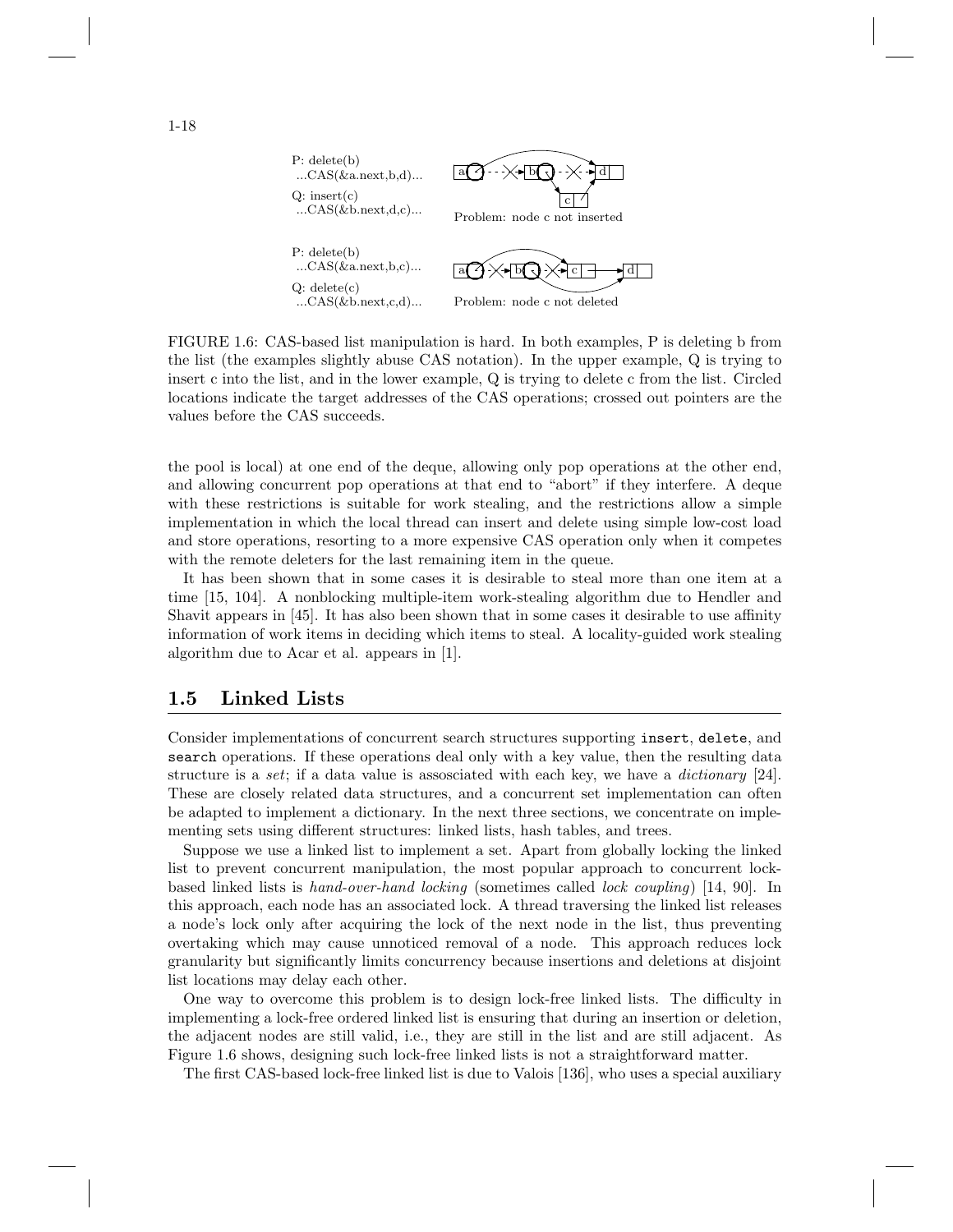node in front of every regular node to prevent the undesired phenomena depicted in Figure 1.6. Valois's algorithm is correct when combined with a memory management solution due to Michael and Scott [102], but this solution is not practical. Harris [42] presents a lock-free list that uses a special "deleted" bit that is accessed atomically with node pointers in order to signify that a node has been deleted; this scheme is applicable only in garbage collected environments. Michael [100] overcomes this disadvantage by modifying Harris's algorithm to make it compatible with memory reclamation methods [53, 101].

#### 1.6 Hash Tables

A typical extensible hash table is a resizable array of buckets, each holding an expected constant number of elements, and thus requiring on average a constant time for insert, delete and search operations [24]. The principal cost of resizing—the redistribution of items between old and new buckets—is amortized over all table operations, thus keeping the cost of operations constant on average. Here resizing means extending the table, as it has been shown that as a practical matter, hash tables need only increase in size [59].

Michael [100] shows that a concurrent non-extensible hash table can be achieved by placing a read-write lock on every bucket in the table. However, to guarantee good performance as the number of elements grows, hash tables must be extensible [30].

In the eighties, Ellis [29] and others [59, 78] extended the work of Fagin et al. [30] by designing an extensible concurrent hash table for distributed databases based on two-level locking schemes. A recent extensible hash algorithm by Lea [89] is known to be highly efficient in non-multiprogrammed environments [126]. It is based on a version of Litwin's sequential linear hashing algorithm [92]. It uses a locking scheme that involves a small number of high-level locks rather than a lock per bucket, and allows concurrent searches while resizing the table, but not concurrent inserts or deletes. Resizing is performed as a global restructuring of all buckets when the table size needs to be doubled.

Lock-based extensible hash-table algorithms suffer from all of the typical drawbacks of blocking synchronization, as discussed earlier. These problems become more acute because of the elaborate "global" process of redistributing the elements in all the hash table's buckets among newly added buckets. Lock-free extensible hash tables are thus a matter of both practical and theoretical interest.

As described in Section 1.5, Michael [100] builds on the work of Harris [42] to provide an effective CAS-based lock-free linked list implementation. He then uses this as the basis for a lock-free hash structure that performs well in multiprogrammed environments: a fixed-sized array of hash buckets, each implemented as a lock-free list. However, there is a difficulty in making a lock-free array of lists extensible since it is not obvious how to redistribute items in a lock-free manner when the bucket array grows. Moving an item between two bucket lists seemingly requires two CAS operations to be performed together atomically, which is not possible on current architectures.

Greenwald [39] shows how to implement an extensible hash table using his two-handed emulation technique. However, this technique employs a DCAS synchronization operation, which is not available on current architectures, and introduces excessive amounts of work during global resizing operations.

Shalev and Shavit [126] introduce a lock-free extensible hash table which works on current architectures. Their key idea is to keep the items in a single lock-free linked list instead of a list per bucket. To allow operations fast access to the appropriate part of the list, the Shalev-Shavit algorithm maintains a resizable array of "hints" (pointers into the list); operations use the hints to find a point in the list that is close to the relevant position, and then follow list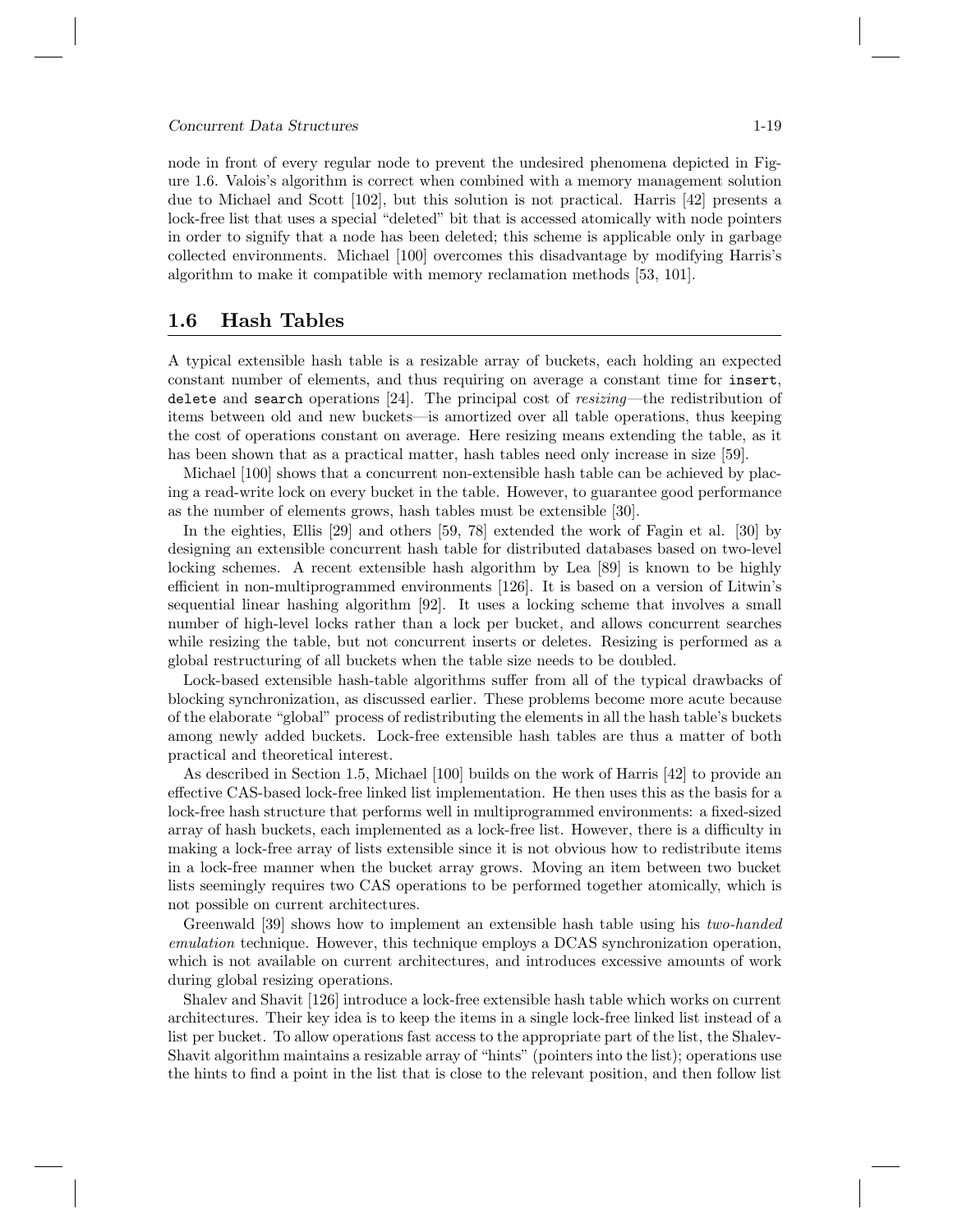pointers to find the position. To ensure a constant number of steps per operation on average, finer grained hints must be added as the number of elements in the list grows. To allow these hints to be installed simply and efficiently, the list is maintained in a special *recursive split* ordering. This technique allows new hints to be installed incrementally, thereby eliminating the need for complicated mechanisms for atomically moving items between buckets, or reordering the list.

#### 1.7 Search Trees

A concurrent implementation of any search tree can be achieved by protecting it using a single exclusive lock. Concurrency can be improved somewhat by using a reader-writer lock to allow all read-only (search) operations to execute concurrently with each other while holding the lock in *shared mode*, while update (insert or delete) operations exclude all other operations by acquiring the lock in *exclusive mode*. If update operations are rare, this may be acceptable, but with even a moderate number of updates, the exclusive lock for update operations creates a sequential bottleneck that degrades performance substantially. By using fine-grained locking strategies—for example by using one lock per node, rather than a single lock for the entire tree—we can improve concurrency further.

Kung and Lehman [79] present a concurrent binary search tree implementation in which update operations hold only a constant number of node locks at a time, and these locks only exclude other update operations: search operations are never blocked. However, this implementation makes no attempt to keep the search tree balanced. In the remainder of this section, we focus on balanced search trees, which are considerably more challenging.

As a first step towards more fine-grained synchronization in balanced search tree implementations, we can observe that it is sufficient for an operation to hold an exclusive lock on the subtree in which it causes any modifications. This way, update operations that modify disjoint subtrees can execute in parallel. We briefly describe some techniques in this spirit in the context of  $B^+$ -trees. Recall that in  $B^+$ -trees, all keys and data are stored in leaf nodes; internal nodes only maintain routing information to direct operations towards the appropriate leaf nodes. Furthermore, an insertion into a leaf may require the leaf to be split, which may in turn require a new entry to be added to the leaf's parent, which itself may need to be split to accommodate the new entry. Thus, an insertion can potentially result in modifying all nodes along the path from the root to the leaf. However, such behavior is rare, so it does not make sense to exclusively lock the whole path just in case this occurs.

As a first step to avoiding such conservative locking strategies, we can observe that if an insert operation passes an internal  $B^+$ -tree node that is not full, then the modifications it makes to the tree cannot propagate past that node. In this case, we say that the node is safe with respect to the insert operation. If an update operation encounters a safe node while descending the tree acquiring exclusive locks on each node it traverses, it can safely release the locks on all ancestors of that node, thereby improving concurrency by allowing other operations to traverse those nodes [99, 121]. Because search operations do not modify the tree, they can descend the tree using lock coupling: as soon as a lock has been acquired on a child node, the lock on its parent can be released. Thus, search operations hold at most two locks (in shared mode) at any point in time, and are therefore less likely to prevent progress by other operations.

This approach still requires each update operation to acquire an exclusive lock on the root node, and to hold the lock while reading a child node, potentially from disk, so the root is still a bottleneck. We can improve on this approach by observing that most update operations will not need to split or merge the leaf node they access, and will therefore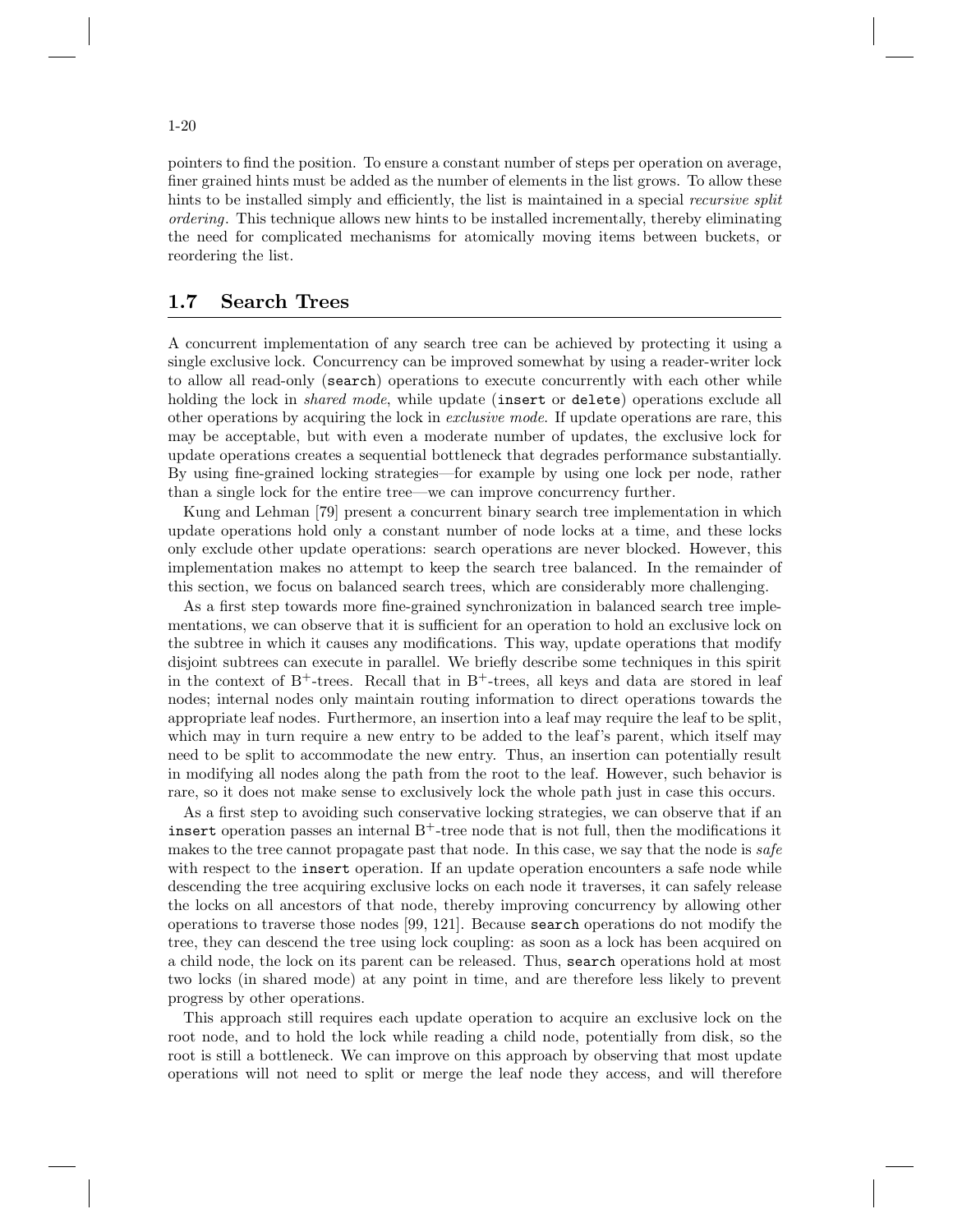eventually release the exclusive locks on all of the nodes traversed on the way to the leaf. This observation suggests an "optimistic" approach in which we descend the tree acquiring the locks in shared mode, acquiring only the leaf node exclusively [14]. If the leaf does not need to be split or merged, the update operation can complete immediately; in the rare cases in which changes do need to propagate up the tree, we can release all of the locks and then retry with the more pessimistic approach described above. Alternatively, we can use reader-writer locks that allow locks held in a shared mode to be "upgraded" to exclusive mode. This way, if an update operation discovers that it does need to modify nodes other than the leaf, it can upgrade locks it already holds in shared mode to exclusive mode, and avoid completely restarting the operation from the top of the tree [14]. Various combinations of the above techniques can be used because nodes near the top of the tree are more likely to conflict with other operations and less likely to be modified, while the opposite is true of nodes near the leaves [14].

As we employ some of the more sophisticated techniques described above, the algorithms become more complicated, and it becomes more difficult to avoid deadlock, resulting in even further complications. Nonetheless, all of these techniques maintain the invariant that operations exclusively lock the subtrees that they modify, so operations do not encounter states that they would not encounter in a sequential implementation. Significant improvements in concurrency and performance can be made by relaxing this requirement, at the cost of making it more difficult to reason that the resulting algorithms are correct.

A key difficulty we encounter when we attempt to relax the strict subtree locking schemes is that an operation descending the tree might follow a pointer to a child node that is no longer the correct node because of a modification by a concurrent operation. Various techniques have been developed that allow operations to recover from such "confusion", rather than strictly avoiding it.

An important example in the context of  $B^+$ -trees is due to Lehman and Yao [91], who define  $B^{link}$ -trees:  $B^+$ -trees with "links" from each node in the tree to its right neighbor at the same level of the tree. These links allow us to "separate" the splitting of a node from modifications to its parent to reflect the splitting. Specifically, in order to split a node  $n$ , we can create a new node  $n'$  to its right, and install a link from n to  $n'$ . If an operation that is descending the tree reaches node  $n$  while searching for a key position that is now covered by node  $n'$  due to the split, the operation can simply follow the link from n to  $n'$  to recover. This allows a node to be split without preventing access by concurrent operations to the node's parent. As a result, update operations do not need to simultaneously lock the entire subtree they (potentially) modify. In fact, in the Lehman-Yao algorithm, update operations as well as search operations use the lock coupling technique so that no operation ever holds more than two locks at a time, which significantly improves concurrency. This technique has been further refined, so that operations never hold more than one lock at a time [120].

Lehman and Yao do not address how nodes can be merged, instead allowing delete operations to leave nodes underfull. They argue that in many cases delete operations are rare, and that if space utilization becomes a problem, the tree can occasionally be reorganized in "batch" mode by exclusively locking the entire tree. Lanin and Shasha [84] incorporate merging into the delete operations, similarly to how insert operations split overflowed nodes in previous implementations. Similar to the Lehman-Yao link technique, these implementations use links to allow recovery by operations that have mistakenly reached a node that has been evacuated due to node merging.

In all of the algorithms discussed above, the maintenance operations such as node splitting and merging (where applicable) are performed as part of the regular update operations. Without such tight coupling between the maintenance operations and the regular operations that necessitate them, we cannot guarantee strict balancing properties. However, if we relax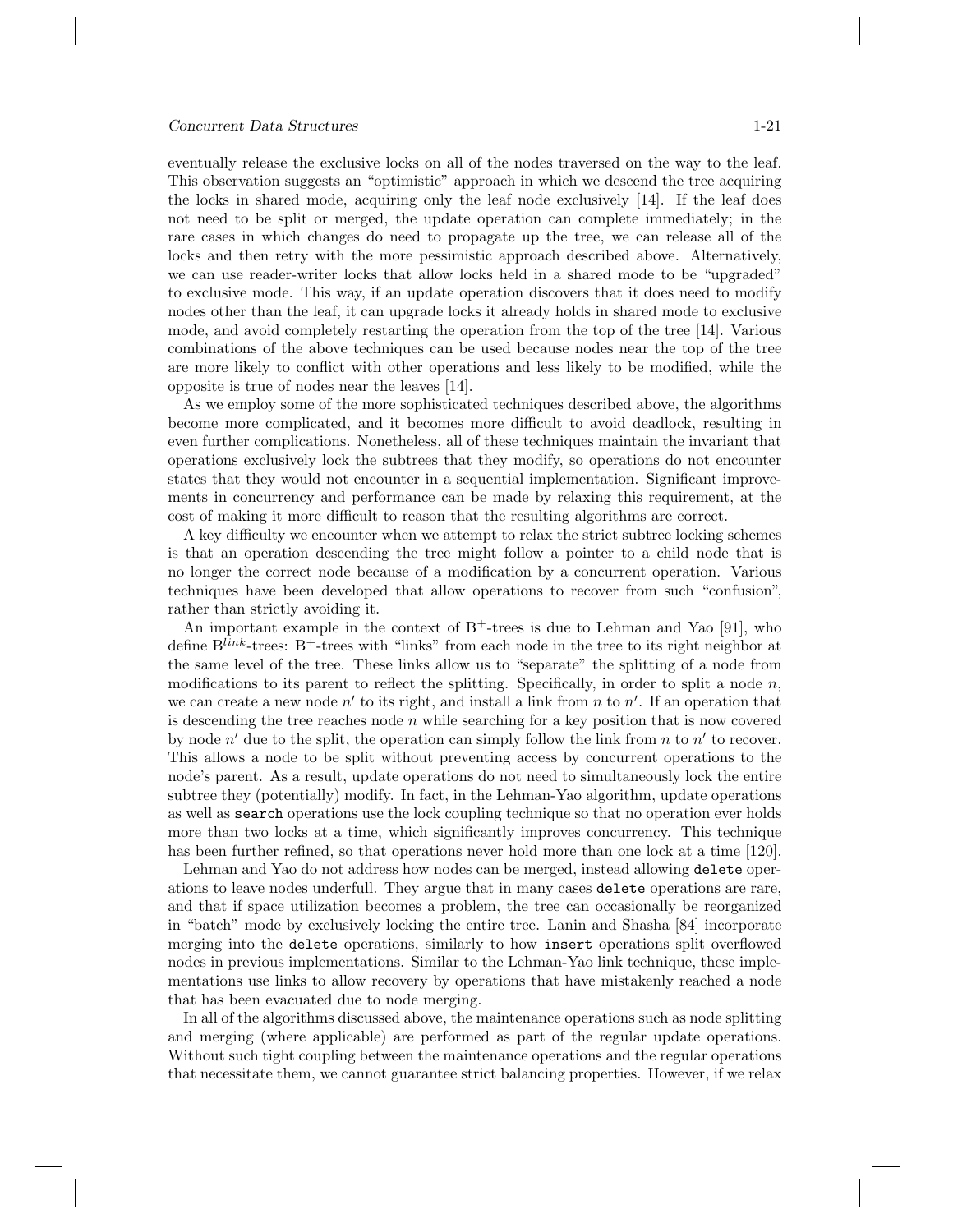the balance requirements, we can separate the tree maintenance work from the update operations, resulting in a number of advantages that outweigh the desire to keep search trees strictly balanced. As an example, the  $B^{link}$ -tree implementation in [120] supports a compression process that can run concurrently with regular operations to merge nodes that are underfull. By separating this work from the regular update operations, it can be performed concurrently by threads running on different processors, or in the background.

The idea of separating rebalancing work from regular tree operations was first suggested for red-black trees [40], and was first realized in [72] for AVL trees [2] supporting insert and search operations. An implementation that also supports delete operations is provided in [109]. These implementations improve concurrency by breaking balancing work down into small, local tree transformations that can be performed independently. Analysis in [85] shows that with some modifications, the scheme of [109] guarantees that each update operation causes at most  $O(\log N)$  rebalancing operations for an N-node AVL tree. Similar results exist for B-trees [88, 109] and red-black trees [20, 108].

The only nonblocking implementations of balanced search trees have been achieved using Dynamic Software Transactional Memory mechanisms [33, 55]. These implementations use transactions translated from sequential code that performs rebalancing work as part of regular operations.

The above brief survey covers only basic issues and techniques involved with implementing concurrent search trees. To mention just a few of the numerous improvements and extensions in the literature, [105] addresses practical issues for the use of  $B^+$ -trees in commercial database products, such as recovery after failures; [75] presents concurrent implementations for *generalized search trees* (GiSTs) that facilitate the design of search trees without repeating the delicate work involved with concurrency control; and [86, 87] present several types of trees that support the efficient insertion and/or deletion of a group of values. Pugh [112] presents a concurrent version of his skiplist randomized search structure [113]. Skiplists are virtual tree structures consisting of multiple layers of linked lists. The expected search time in a skiplist is logarithmic in the number of elements in it. The main advantage of skiplists is that they do not require rebalancing: insertions are done in a randomized fashion that keeps the search tree balanced.

Empirical and analytical evaluations of concurrent search trees and other data structures can be found in [41, 67].

#### 1.8 Priority Queues

A concurrent priority queue is a data structure linearizable to a sequential priority queue that provides insert and delete-min operations with the usual priority queue semantics.

#### Heap-Based Priority Queues

Many of the concurrent priority queue constructions in the literature are linearizable versions of the heap structures described earlier in this book. Again, the basic idea is to use fine-grained locking of the individual heap nodes to allow threads accessing different parts of the data structure to do so in parallel where possible. A key issue in designing such concurrent heaps is that traditionally insert operations proceed from the bottom up and delete-min operations from the top down, which creates potential for deadlock. Biswas and Brown [17] present such a lock-based heap algorithm assuming specialized "cleanup" threads to overcome deadlocks. Rao and Kumar [116] suggest to overcome the drawbacks of [17] using an algorithm that has both insert and delete-min operations proceed from the top down. Ayani [11] improved on their algorithm by suggesting a way to have consecutive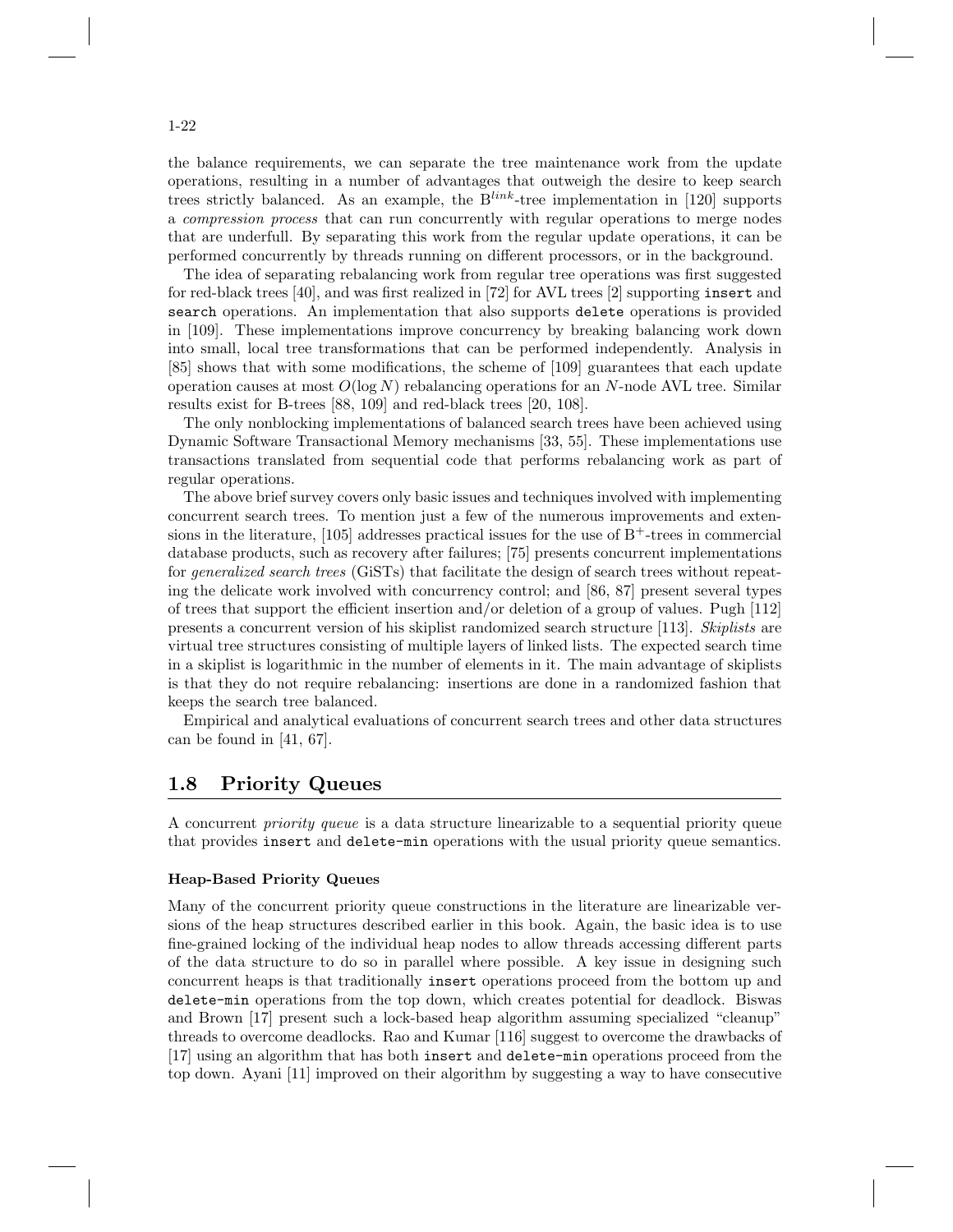insertions be performed on opposite sides of the heap. Jones [68] suggests a scheme similar to [116] based on a skew heap.

Hunt et al. [61] present a heap-based algorithm that overcomes many of the limitations of the above schemes, especially the need to acquire multiple locks along the traversal path in the heap. It proceeds by locking for a short duration a variable holding the size of the heap and a lock on either the first or last element of the heap. In order to increase parallelism, insertions traverse the heap bottom-up while deletions proceed top-down, without introducing deadlocks. Insertions also employ a left-right technique as in [11] to allow them to access opposite sides on the heap and thus minimize interference.

On a different note, Huang and Weihl [60] show a concurrent priority queue based on a concurrent version of Fibonacci Heaps [34].

Nonblocking linearizable heap-based priority queue algorithms have been proposed by Herlihy [50], Barnes [12], and Israeli and Rappoport [65]. Sundell and Tsigas [133] present a lock-free priority queue based on a lock-free version of Pugh's concurrent skiplist [112].

#### Tree-Based Priority Pools

Huang and Weihl [60] and Johnson [66] describe concurrent priority pools: priority queues with relaxed semantics that do not guarantee linearizability of the delete-min operations. Their designs are both based on a modified concurrent  $B^+$ -tree implementation. Johnson introduces a "delete bin" that accumulates values to be deleted and thus reduces the load when performing concurrent delete-min operations. Shavit and Zemach [130] show a similar pool based on Pugh's concurrent skiplist [112] with an added "delete bin" mechanism based on [66]. Typically, the weaker pool semantics allows for increased concurrency. In [130] they further show that if the size of the set of allowable keys is bounded (as is often the case in operating systems) a priority pool based on a binary tree of combining funnel nodes can scale to hundreds (as opposed to tens) of processors.

#### 1.9 Summary

We have given an overview of issues related to the design of concurrent data structures for shared-memory multiprocessors, and have surveyed some of the important contributions in this area. Our overview clearly illustrates that the design of such data structures provides significant challenges, and as of this writing, the maturity of concurrent data structures falls well behind that of sequential data structures. However, significant progress has been made towards understanding key issues and developing new techniques to facilitate the design of effective concurrent data structures; we are particularly encouraged by renewed academic and industry interest in stronger hardware support for synchronization. Given new understanding, new techniques, and stronger hardware support, we believe significant advances in concurrent data structure designs are likely in the coming years.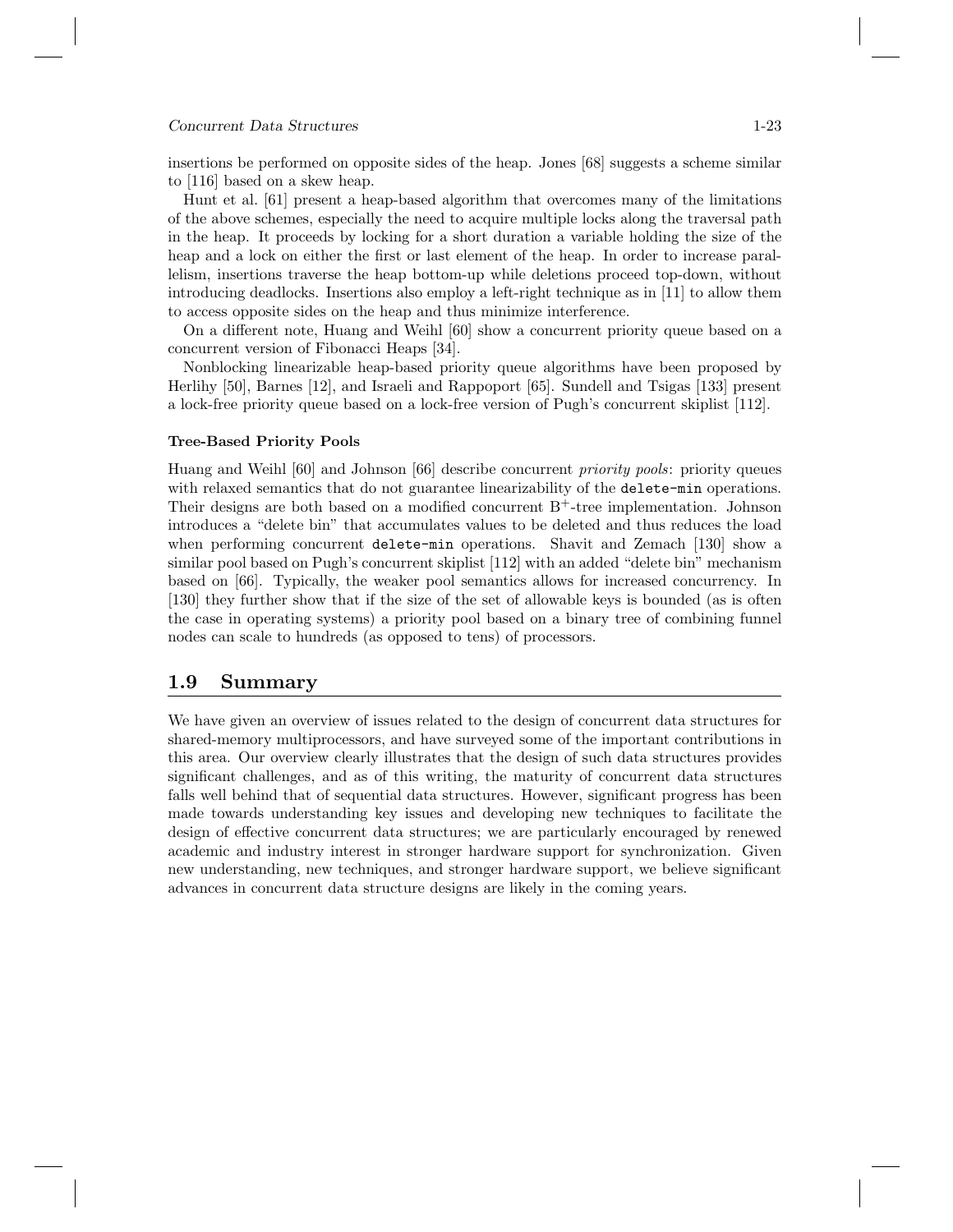ABA problem, 1-16 abortable locks, 1-10 Amdahl's Law, 1-3 AVL trees, 1-22  $B^+$ -trees, 1-20  $B^{link}$ -trees, 1-21 backoff, 1-4 balancer, 1-13 barriers, 1-11 blocking synchronization, 1-3 cache-coherent multiprocessor, 1-3 CAS, 1-6 collision array, 1-13 combining funnel, 1-13 combining tree, 1-4, 1-13 compare-and-swap, 1-6 concurrency, 1-1–1-23 concurrent data structures, 1-1–1-23 AVL trees, 1-22 counters, 1-2–1-7 deques, 1-17 dictionaries, 1-18 hash tables, 1-19 linked lists, 1-18 pools, 1-17 priority pools, 1-23 priority queues, 1-22 queues, 1-16 red-black trees, 1-22 search trees, 1-20 sets, 1-18 skiplists, 1-22 stacks, 1-15 contention, 1-3 counters, 1-2–1-7 counting networks, 1-13 data layout, 1-4 DCAS, 1-17 deadlock, 1-5 diffracting trees, 1-14 diffusing computation, 1-11 double-compare-and-swap, 1-17 elimination, 1-15

exponential backoff, 1-9 fetch-and- $\phi$ , 1-12 fetch-and-increment, 1-2–1-6 freelists, 1-16 group mutual exclusion, 1-11 hand-over-hand locking, 1-18 helping technique, 1-16 linearizability, 1-8 linearization point, 1-8 linked lists, 1-18 LL/SC, 1-6 load balancing, 1-17 load-linked, 1-6 lock, 1-2 lock coupling, 1-18 lock elision, 1-12 lock granularity, 1-3 lock-freedom, 1-5 locks, 1-9 abortable, 1-10 preemption-safe, 1-10 queuelocks, 1-9 reader-writer, 1-10 spinlocks, 1-9 memory contention, 1-3 model checking, 1-9 multiprogramming, 1-3 mutex, 1-2 mutual exclusion, 1-2 non-uniform memory access, 1-4 nonblocking memory reclamation, 1-18 nonblocking progress conditions, 1-5 nonblocking synchronization, 1-3 NUMA, 1-4 obstruction-freedom, 1-5 optimistic concurrency control, 1-12 optimistic synchronization, 1-6 parallel random access machines, 1-7 pools, 1-17 preemption-safe locks, 1-10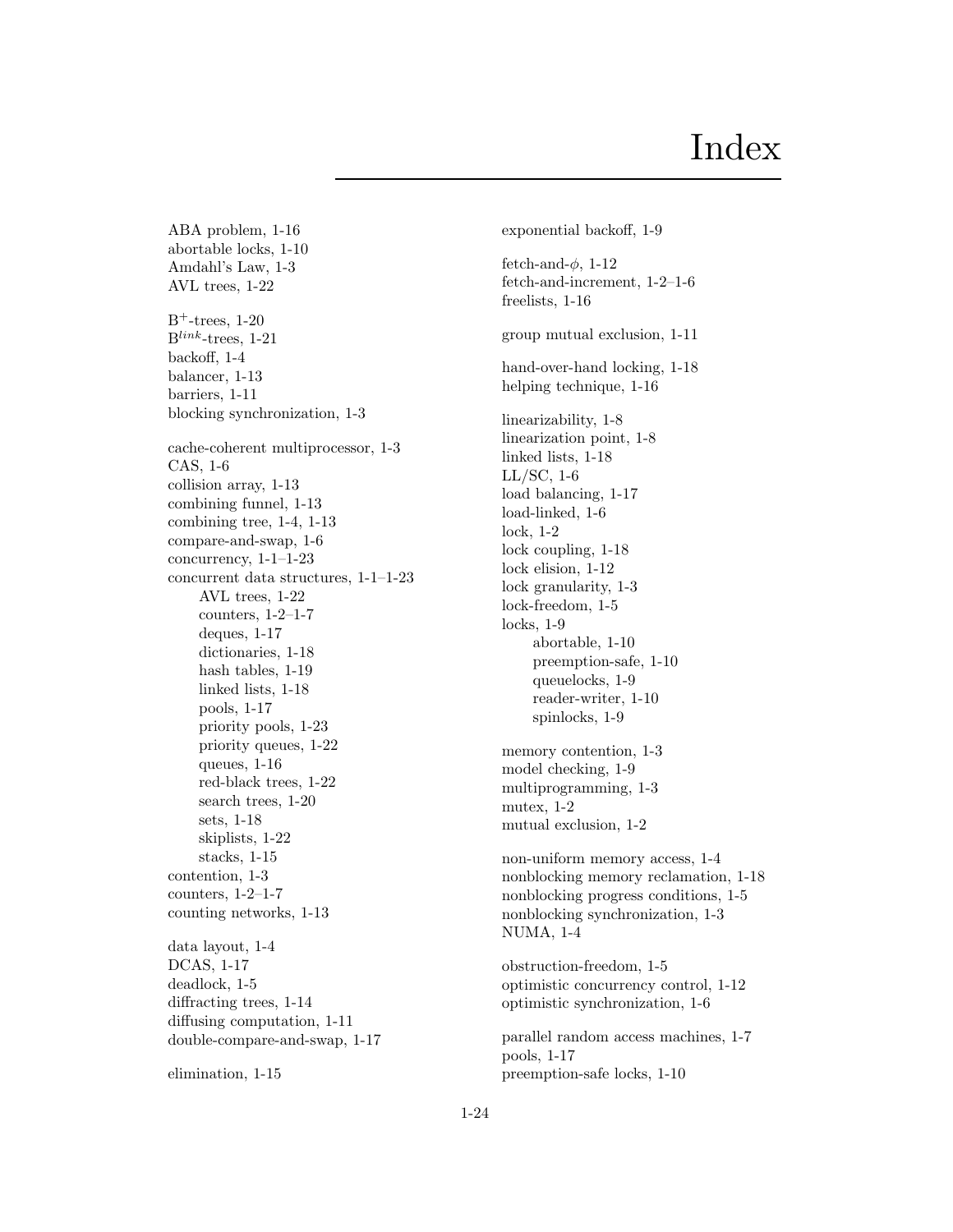#### INDEX 1-25

priority pools, 1-23 priority queues, 1-22 queuelocks, 1-9 queues, 1-16 quiescent consistency, 1-8 reader-writer locks, 1-10 recursive split ordering, 1-20 red-black trees, 1-22 room synchronization, 1-11 scalability, 1-1 search trees, 1-20 sequential bottleneck, 1-3 sequential consistency, 1-8 serializability, 1-8 shared-memory multiprocessors, 1-1 skiplists, 1-22 software transactional memory, 1-12 speedup, 1-3 spinlocks, 1-9 spinning, 1-4 local, 1-4 stacks, 1-15 store-conditional, 1-6 theorem proving, 1-9 transactional memory, 1-12 transactional synchronization, 1-11 trees, 1-20 two-handed emulation, 1-20 universal primitives, 1-6 verification techniques, 1-8 wait-freedom, 1-5 work sharing, 1-18

work stealing, 1-18 workload distribution, 1-17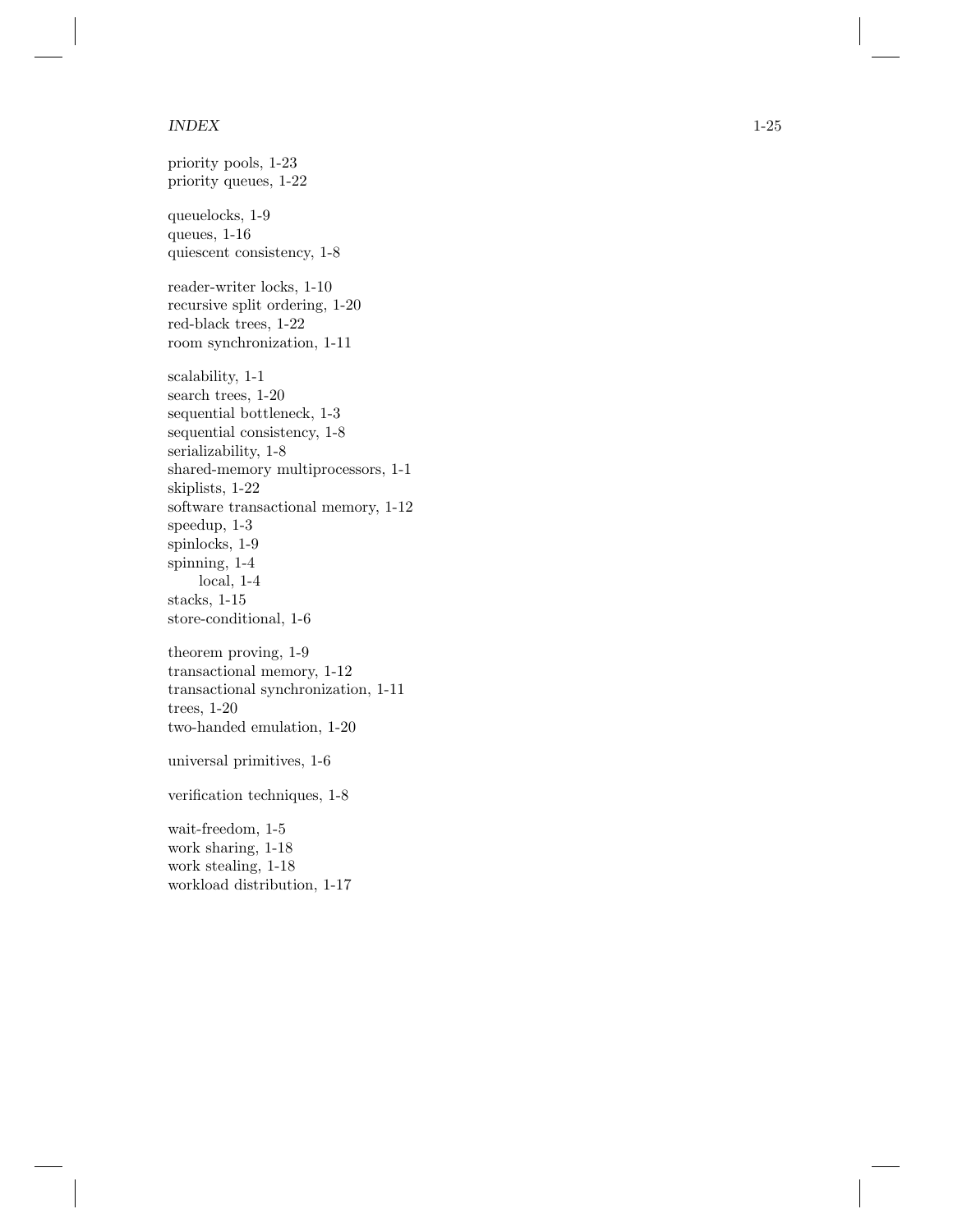#### References

#### References

- [1] U. Acar, G. Blelloch, and R. Blumofe. The data locality of work stealing. In ACM Symposium on Parallel Algorithms and Architectures, pages 1–12, 2000.
- [2] G. Adel'son-Vel'skii and E. Landis. An algorithm for the organization of information. Doklady Akademii Nauk USSR, 146(2):263–266, 1962.
- [3] A. Agarwal and M. Cherian. Adaptive backoff synchronization techniques. In Proceedings of the 16th International Symposium on Computer Architecture, pages 396–406, May 1989.
- [4] E. Aharonson and H. Attiya. Counting networks with arbitrary fan-out. Distributed Computing, 8(4):163–169, 1995.
- [5] B. Aiello, R. Venkatesan, and M. Yung. Coins, weights and contention in balancing networks. In Proceedings of the 13th Annual ACM Symposium on Principles of Distributed Computing, pages 193–214, August 1994.
- [6] J. Anderson, Y. Kim, and T. Herman. Shared-memory mutual exclusion: Major research trends since 1986. Distributed Computing, 16:75–110, 2003.
- [7] J. Anderson and J. Yang. Time/contention trade-offs for multiprocessor synchronization. Information and Computation, 124(1):68–84, 1996.
- [8] T. Anderson. The performance implications of spin lock alternatives for sharedmemory multiprocessors. IEEE Transactions on Parallel and Distributed Systems, 1(1):6–16, 1990.
- [9] N. Arora, R. Blumofe, and G. Plaxton. Thread scheduling for multiprogrammed multiprocessors. Theory of Computing Systems, 34(2):115–144, 2001.
- [10] J. Aspnes, M. Herlihy, and N. Shavit. Counting networks. Journal of the ACM, 41(5):1020–1048, 1994.
- [11] R. Ayani. LR-algorithm: concurrent operations on priority queues. In In Proceedings of the 2nd IEEE Symposium on Parallel and Distributed Processing, pages 22–25, 1991.
- [12] G. Barnes. Wait free algorithms for heaps. Technical Report TR-94-12-07, University of Washington, 1994.
- [13] K. Batcher. Sorting networks and their applications. In Proceedings of AFIPS Joint Computer Conference, pages 338–334, 1968.
- [14] R. Bayer and M. Schkolnick. Concurrency of operations on b-trees. Acta Informatica, 9:1–21, 1979.
- [15] P. Berenbrink, T. Friedetzky, and L. Goldberg. The natural work-stealing algorithm is stable. *SIAM Journal on Computing*,  $32(5):1260-1279$ ,  $2003$ .
- [16] P. Bernstein, V. Hadzilacos, and N. Goodman. Concurrency Control and Recovery in Database Systems. Addison-Wesley, 1987.
- [17] J. Biswas and J. Browne. Simultaneous update of priority structures. In In Proceedings of the 1987 International Conference on Parallel Processing, pages 124–131, August 1987.
- [18] G. Blelloch, P. Cheng, and P. Gibbons. Room synchronizations. In Proceedings of the thirteenth annual ACM symposium on Parallel algorithms and architectures, pages 122–133. ACM Press, 2001.
- [19] R. Blumofe and C. Leiserson. Scheduling multithreaded computations by work stealing. Journal of the ACM, 46(5):720–748, 1999.
- [20] J. Boyar and K. Larsen. Efficient rebalancing of chromatic search trees. Journal of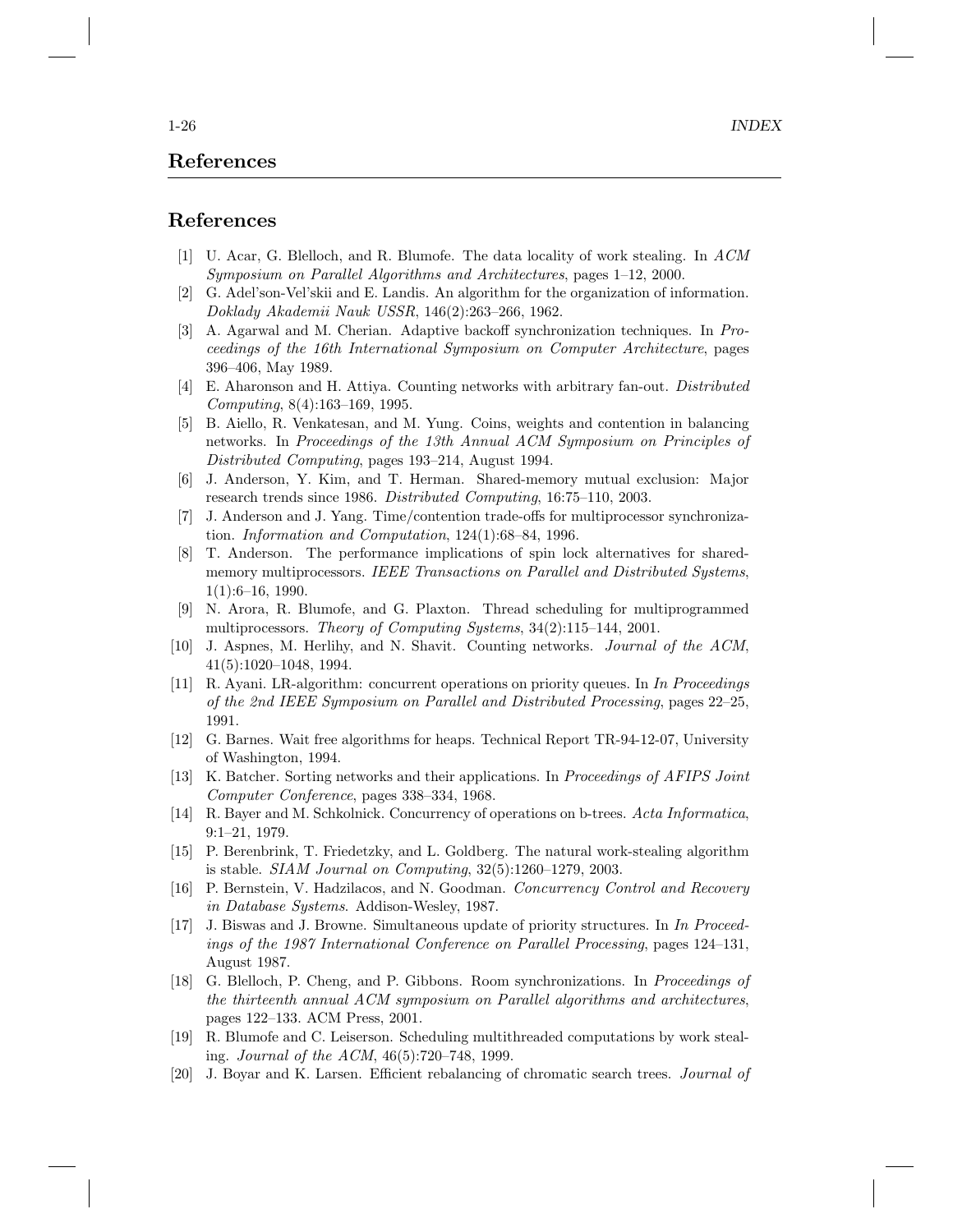Computer and System Sciences, 49(3):667–682, December 1994.

- [21] E.D. Brooks III. The butterfly barrier. International Journal of Parallel Programming, 15(4):295–307, October 1986.
- [22] C. Busch and M. Herlihy. A survey on counting networks.
- [23] C. Busch and M. Mavronicolas. A combinatorial treatment of balancing networks. Journal of the ACM, 43(5):794–839, September 1996.
- [24] T. Cormen, C. Leiserson, R. Rivest, and C. Stein. Introduction to Algorithms. MIT Press, Cambridge, MA, second edition edition, 2001.
- [25] T. Craig. Building FIFO and priority-queueing spin locks from atomic swap. Technical Report TR 93-02-02, University of Washington, Department of Computer Science, February 1993.
- [26] G. Della-Libera and N. Shavit. Reactive diffracting trees. Journal of Parallel Distributed Computing, 60(7):853–890, 2000.
- [27] E. Dijkstra and C. Sholten. Termination detection for diffusing computations. nformation Processing Letters,  $11(1):1-4$ , 1980.
- [28] Cynthia Dwork, Maurice Herlihy, and Orli Waarts. Contention in shared memory algorithms. Journal of the  $ACM$ ,  $44(6)$ :779–805, 1997.
- [29] C. Ellis. Concurrency in linear hashing. ACM Transactions on Database Systems (TODS), 12(2):195–217, 1987.
- [30] R. Fagin, J. Nievergelt, N. Pippenger, and H. Strong. Extendible hashing: a fast access method for dynamic files. ACM Transactions on Database Systems, 4(3):315– 355, September 1979.
- [31] E. Felten, A. Lamarca, and R. Ladner. Building counting networks from larger balancers. Technical Report TR-93-04-09, University of Washington, 1993.
- [32] M. Fischer, N. Lynch, and M. Paterson. Impossibility of distributed consensus with one faulty process. Journal of the ACM, pages 374–382, 1985.
- [33] K. Fraser. Practical Lock-Freedom. Ph.D. dissertation, Kings College, University of Cambridge, Cambridge, England, September 2003.
- [34] M. Fredman and R. Tarjan. Fibonacci heaps and their uses in improved network optimization algorithms. J.  $ACM$ ,  $34(3):596-615$ , 1987.
- [35] P. Gibbons, Y. Matias, and V. Ramachandran. The queue-read queue-write pram model: Accounting for contention in parallel algorithms. SIAM Journal on Computing, 28(2):733–769, 1998.
- [36] J. Goodman, M. Vernon, and P. Woest. Efficient synchronization primitives for large-scale cache-coherent shared-memory multiprocessors. In *Proceedings of the 3rd* International Conference on Architectural Support for Programming Languages and Operating Systems (ASPLOS-III), pages 64–75. ACM Press, April 1989.
- [37] A. Gottlieb, R. Grishman, C.P. Kruskal, K.P. McAuliffe, L. Rudolph, and M. Snir. The NYU ultracomputer - designing an MIMD parallel computer. IEEE Transactions on Computers, C-32(2):175–189, February 1984.
- [38] G. Graunke and S. Thakkar. Synchronization algorithms for shared-memory multiprocessors. IEEE Computer,  $23(6):60-70$ , June 1990.
- [39] M. Greenwald. Two-handed emulation: How to build non-blocking implementations of complex data structures using DCAS. In Proceedings of the 21st Annual Symposium on Principles of Distributed Computing, 2002.
- [40] L. Guibas and R. Sedgewick. A dichromatic framework for balanced trees. In Proceedings of the 19th IEEE Symposium on Foundations of Computer Science, pages 8–21, October 1978.
- [41] S. Hanke. The performance of concurrent red-black tree algorithms. Lecture Notes in Computer Science, 1668:286–300, 1999.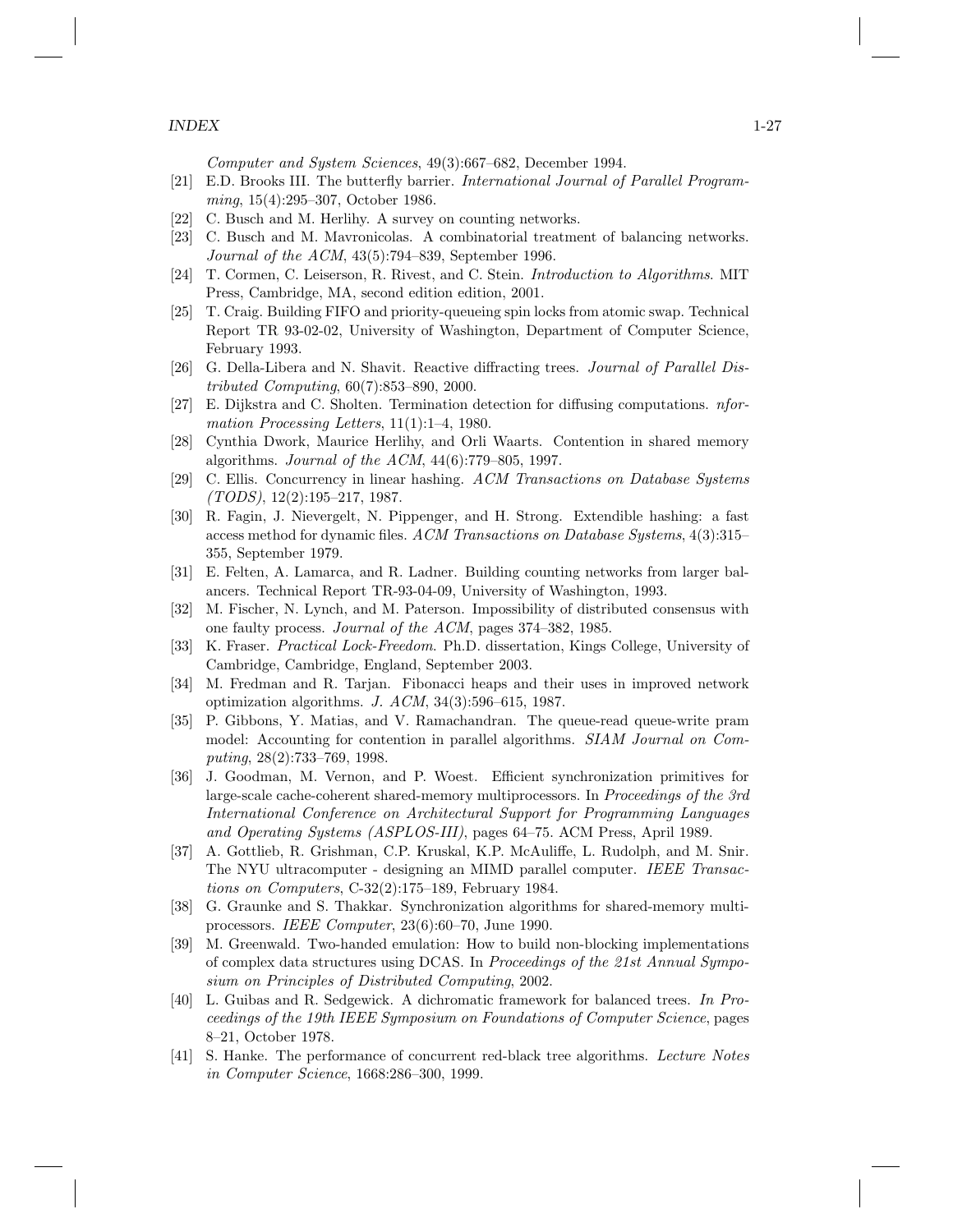- [42] T. Harris. A pragmatic implementation of non-blocking linked-lists. Lecture Notes in Computer Science, 2180:300–??, 2001.
- [43] T. Harris and K. Fraser. Language support for lightweight transactions. In Proceedings of the 18th ACM SIGPLAN conference on Object-oriented programing, systems, languages, and applications, pages 388–402. ACM Press, 2003.
- [44] T. Harris, K. Fraser, and I. Pratt. A practical multi-word compare-and-swap operation. In Proceedings of the 16th International Symposium on DIStributed Computing, pages 265–279, 2002.
- [45] D. Hendler and N. Shavit. Non-blocking steal-half work queues. In Proceedings of the 21st Annual ACM Symposium on Principles of Distributed Computing, 2002.
- [46] D. Hendler and N. Shavit. Work dealing. In Proceedings of the 14th Annual ACM Symposium on Parallel Algorithms and Architectures (SPAA 2002), pages 164– 172, 2002.
- [47] D. Hendler, N. Shavit, and L. Yerushalmi. A scalable lock-free stack algorithm. Technical Report TR-2004-128, Sun Microsystems Laboratories, 2004.
- [48] D. Hensgen, R. Finkel, and U. Manber. Two algorithms for barrier synchronization. International Journal of Parallel Programming, 17(1):1–17, 0885-7458 1988.
- [49] M. Herlihy. Wait-free synchronization. ACM Transactions on Programming Languages and Systems, 13(1):124–149, January 1991.
- [50] M. Herlihy. A methodology for implementing highly concurrent data objects. ACM Transactions on Programming Languages and Systems, 15(5):745–770, November 1993.
- [51] M. Herlihy, B. Lim, and N. Shavit. Scalable concurrent counting. ACM Transactions on Computer Systems, 13(4):343–364, November 1995.
- [52] M. Herlihy, B. Lim, and N. Shavit. Scalable concurrent counting. ACM Transactions on Computer Systems, 13(4):343–364, 1995.
- [53] M. Herlihy, V. Luchangco, and M. Moir. The repeat offender problem: A mechanism for supporting lock-free dynamic-sized data structures. In *Proceedings of the 16th* International Symposium on DIStributed Computing, volume 2508, pages 339–353. Springer-Verlag Heidelberg, January 2002. A improved version of this paper is in preparation for journal submission; please contact authors.
- [54] M. Herlihy, V. Luchangco, and M. Moir. Obstruction-free synchronization: Doubleended queues as an example. In Proceedings of the 23rd International Conference on Distributed Computing Systems, pages 522–529. IEEE, 2003.
- [55] M. Herlihy, V. Luchangco, M. Moir, and W. Scherer. Software transactional memory for dynamic data structures. In Proceedings of the 22nd Annual ACM Symposium on Principles of Distributed Computing, 2003.
- [56] M. Herlihy and E. Moss. Transactional memory: Architectural support for lock-free data structures. In Proceedings of the Twentieth Annual International Symposium on Computer Architecture, 1993.
- [57] M. Herlihy, N. Shavit, and O. Waarts. Linearizable counting networks. Distributed Computing, 9(4):193–203, 1996.
- [58] M. Herlihy and J. Wing. Linearizability: A correctness condition for concurrent objects. ACM Transactions on Programming Languages and Systems, 12(3):463– 492, July 1990.
- [59] M. Hsu and W. Yang. Concurrent operations in extendible hashing. In Symposium on very large data bases, pages 241–247, 1986.
- [60] Q. Huang and W. Weihl. An evaluation of concurrent priority queue algorithms. In IEEE Parralel and Distributed Computing Systems, pages 518–525, 1991.
- [61] G. Hunt, M. Michael, S. Parthasarathy, and M. Scott. An efficient algorithm for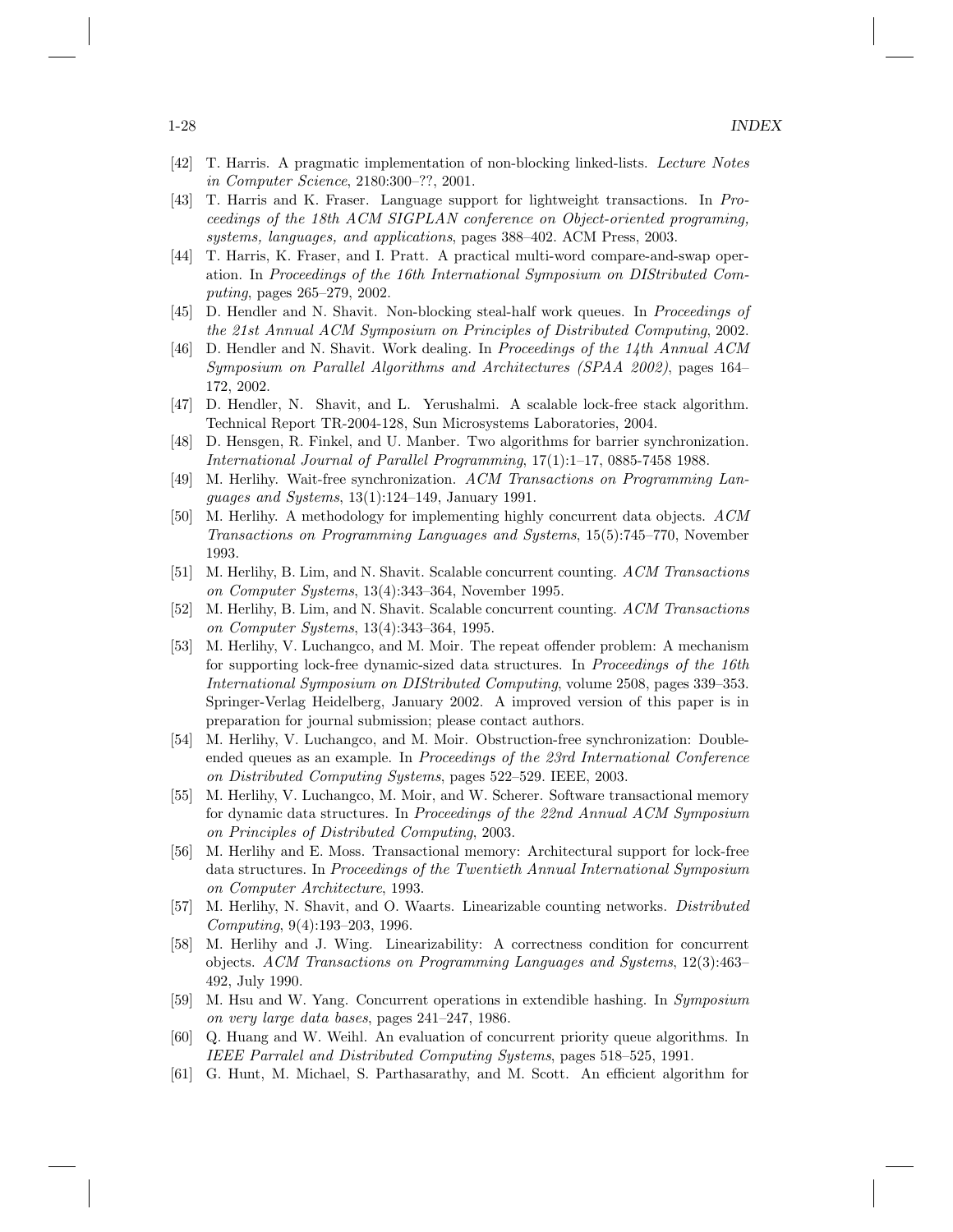concurrent priority queue heaps. Information Processing Letters,  $60(3):151-157$ , November 1996.

- [62] IBM. System/370 principles of operation. Order Number GA22-7000.
- [63] IBM. Powerpc microprocessor family: Programming environments manual for 64 and 32-bit microprocessors, version 2.0, 2003.
- [64] Intel. Pentium Processor Family User's Manual: Vol 3, Architecture and Programming Manual, 1994.
- [65] A. Israeli and L. Rappoport. Efficient wait-free implementation of a concurrent priority queue. In The 7th International Workshop on Distributed Algorithms, pages 1–17, 1993.
- [66] T. Johnson. A highly concurrent priority queue based on the b-link tree. Technical Report 91-007, University of Florida, August 1991.
- [67] T. Johnson and D. Sasha. The performance of current b-tree algorithms. ACM Transactions on Database Systems (TODS), 18(1):51–101, 1993.
- [68] D. Jones. Concurrent operations on priority queues. Communications of the ACM, 32(1):132–137, 1989.
- [69] Y. Joung. The congenial talking philosophers problem in computer networks. Distrib. Comput., 15(3):155–175, 2002.
- [70] G. Kane. *MIPS RISC Architecture*. Prentice Hall, New York, 1989.
- [71] P. Keane and M. Moir. A simple local-spin group mutual exclusion algorithm. In Proceedings of the eighteenth annual ACM symposium on Principles of distributed computing, pages 23–32. ACM Press, 1999.
- [72] J. Kessels. On-the-fly optimization of data structures. Communications of the ACM, 26(11):895–901, November 1983.
- [73] M. Klugerman and G. Plaxton. Small-depth counting networks. In (STOC), pages 417–428, 1992.
- [74] D. Knuth. The Art of Computer Programming: Fundamental Algorithms. Addison-Wesley, 2nd edition, 1968.
- [75] M. Kornacker, C. Mohan, and J. Hellerstein. Concurrency and recovery in generalized search trees. In Proceedings of the 1997 ACM SIGMOD international conference on Management of data, pages 62–72. ACM Press, 1997.
- [76] O. Krieger, M. Stumm, R. Unrau, and J. Hanna. A fair fast scalable reader-writer lock. In Proceedings of the 1993 International Conference on Parallel Processing, volume II - Software, pages II–201–II–204, Boca Raton, FL, 1993. CRC Press.
- [77] C. Kruskal, L. Rudolph, and M. Snir. Efficient synchronization on multiprocessors with shared memory. In Fifth ACM SIGACT-SIGOPS Symposium on Principles of Distributed Computing, August 1986.
- [78] V. Kumar. Concurrent operations on extendible hashing and its performance. Communications of the ACM, 33(6):681–694, 1990.
- [79] H. Kung and P. Lehman. Concurrent manipulation of binary search trees. ACM Transactions on Programming Languages and Systems, 5:354–382, September 1980.
- [80] H. Kung and J. Robinson. On optimistic methods for concurrency control. ACM Transactions on Database Systems, 6(2):213–226, 1981.
- [81] L. Lamport. How to make a multiprocessor computer that correctly executes multiprocess programs. IEEE Transactions on Computers, C-28(9):241–248, September 1979.
- [82] L. Lamport. Specifying concurrent program modules. ACM Transactions on Programming Languages and Systems, 5(2):190–222, 1983.
- [83] Leslie Lamport. A new solution of dijkstra's concurrent programming problem. Com-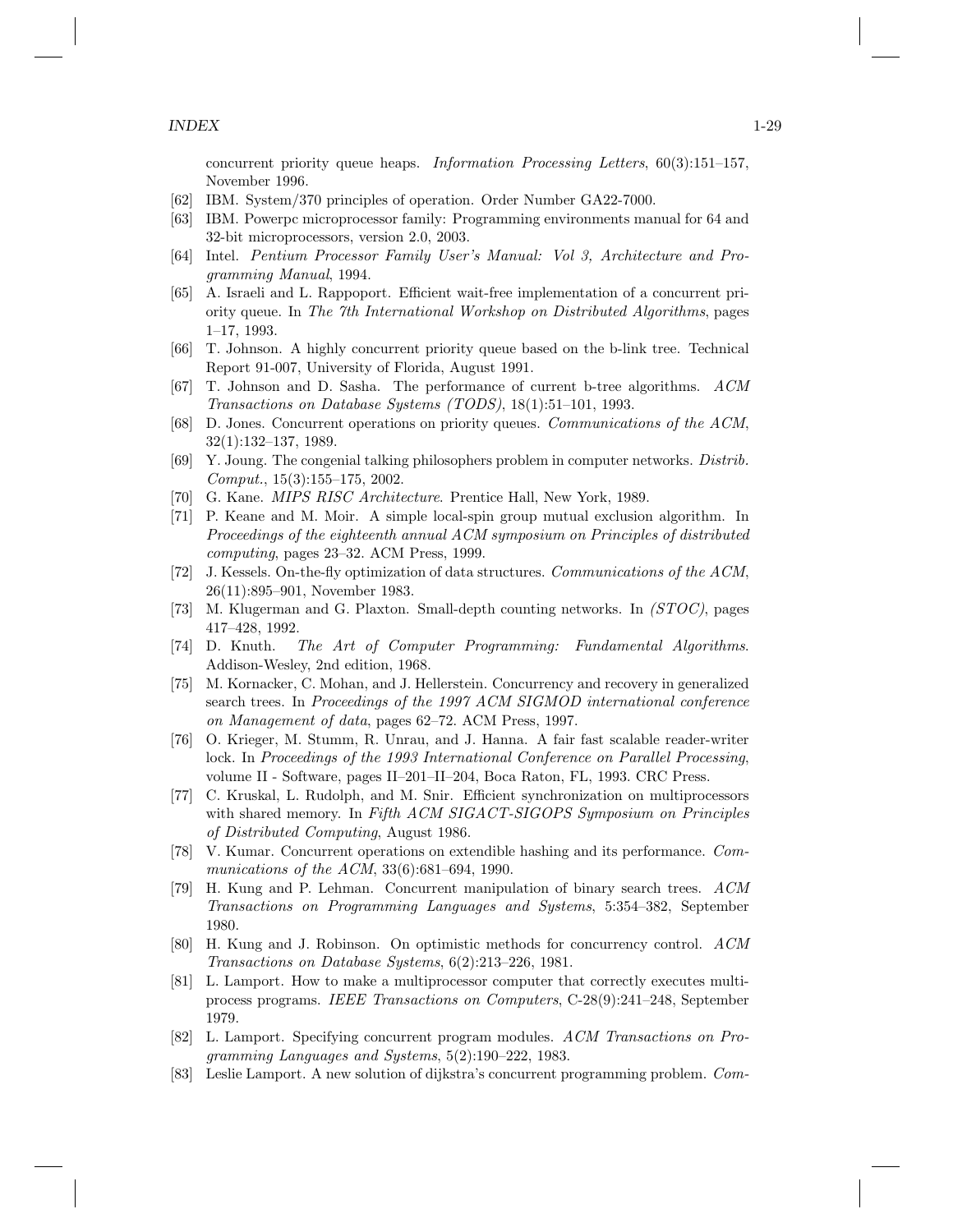mun. ACM, 17(8):453-455, 1974.

- [84] V. Lanin and D. Shasha. A symmetric concurrent b-tree algorithm. In *Proceedings of* the Fall Joint Computer Conference 1986, pages 380–389. IEEE Computer Society Press, November 1986.
- [85] K. Larsen. Avl trees with relaxed balance. In Eighth International Parallel Processing Symposium, pages 888–893. IEEE Computer Society Press, April 1994.
- [86] K. Larsen. Relaxed multi-way trees with group updates. In Proceedings of the twentieth ACM SIGMOD-SIGACT-SIGART symposium on Principles of database systems, pages 93–101. ACM Press, 2001.
- [87] K. Larsen. Relaxed red-black trees with group updates. Acta Informatica, 38(8):565– 586, 2002.
- [88] K. Larsen and R. Fagerberg. B-trees with relaxed balance. In Ninth International Parallel Processing Symposium, pages 196–202. IEEE Computer Society Press, April 1995.
- [89] D. Lea. Concurrent hash map in JSR166 concurrency utilities. http://gee.cs.oswego.edu/dl/concurrency-interest/index.html.
- [90] D. Lea. Concurrent Programming in Java(TM): Design Principles and Pattern. Addison-Wesley, second edition edition, 1999.
- [91] P. Lehman and S.Bing Yao. Efficient locking for concurrent operations on b-trees. ACM Transactions on Database Systems (TODS), 6(4):650–670, December 1981.
- [92] W. Litwin. Linear hashing: A new tool for file and table addressing. In Sixth International Conference on Very Large Data Bases, pages 212–223. IEEE Computer Society, October 1980.
- [93] M. Loui and H. Abu-Amara. Memory requirements for agreement among unreliable asynchronous processes. In F. P. Preparata, editor, Advances in Computing Research, volume 4, pages 163–183. JAI Press, Greenwich, CT, 1987.
- [94] P. Magnussen, A. Landin, and E. Hagersten. Queue locks on cache coherent multiprocessors. In Proceedings of the 8th International Symposium on Parallel Processing (IPPS), pages 165–171. IEEE Computer Society, April 1994.
- [95] Udi Manber. On maintaining dynamic information in a concurrent environment. In Proceedings of the sixteenth annual ACM symposium on Theory of computing, pages 273–278. ACM Press, 1984.
- [96] P. Martin, M. Moir, and G. Steele. Dcas-based concurrent deques supporting bulk allocation. Technical Report TR-2002-111, Sun Microsystems Laboratories, 2002.
- [97] J. Mellor-Crummey and M. Scott. Algorithms for scalable synchronization on sharedmemory multiprocessors. ACM Transactions on Computer Systems, 9(1):21-65, 1991.
- [98] J. Mellor-Crummey and M. Scott. Scalable reader-writer synchronization for sharedmemory multiprocessors.  $SIGPLAN Not., 26(7):106-113, 1991.$
- [99] J. Metzger. Managing simultaneous operations in large ordered indexes. Technical report, Technische Universität München, Institut für Informatik, TUM-Math, 1975.
- [100] M. Michael. High performance dynamic lock-free hash tables and list-based sets. In Proceedings of the fourteenth annual ACM symposium on Parallel algorithms and architectures, pages 73–82. ACM Press, 2002.
- [101] M. Michael. Safe memory reclamation for dynamic lock-free objects using atomic reads and writes. In The 21st Annual ACM Symposium on Principles of Distributed Computing, pages 21–30. ACM Press, 2002.
- [102] M. Michael and M. Scott. Correction of a memory management method for lock-free data structures. Technical Report TR599, University of Rochester, 1995.
- [103] M. Michael and M. Scott. Nonblocking algorithms and preemption-safe locking on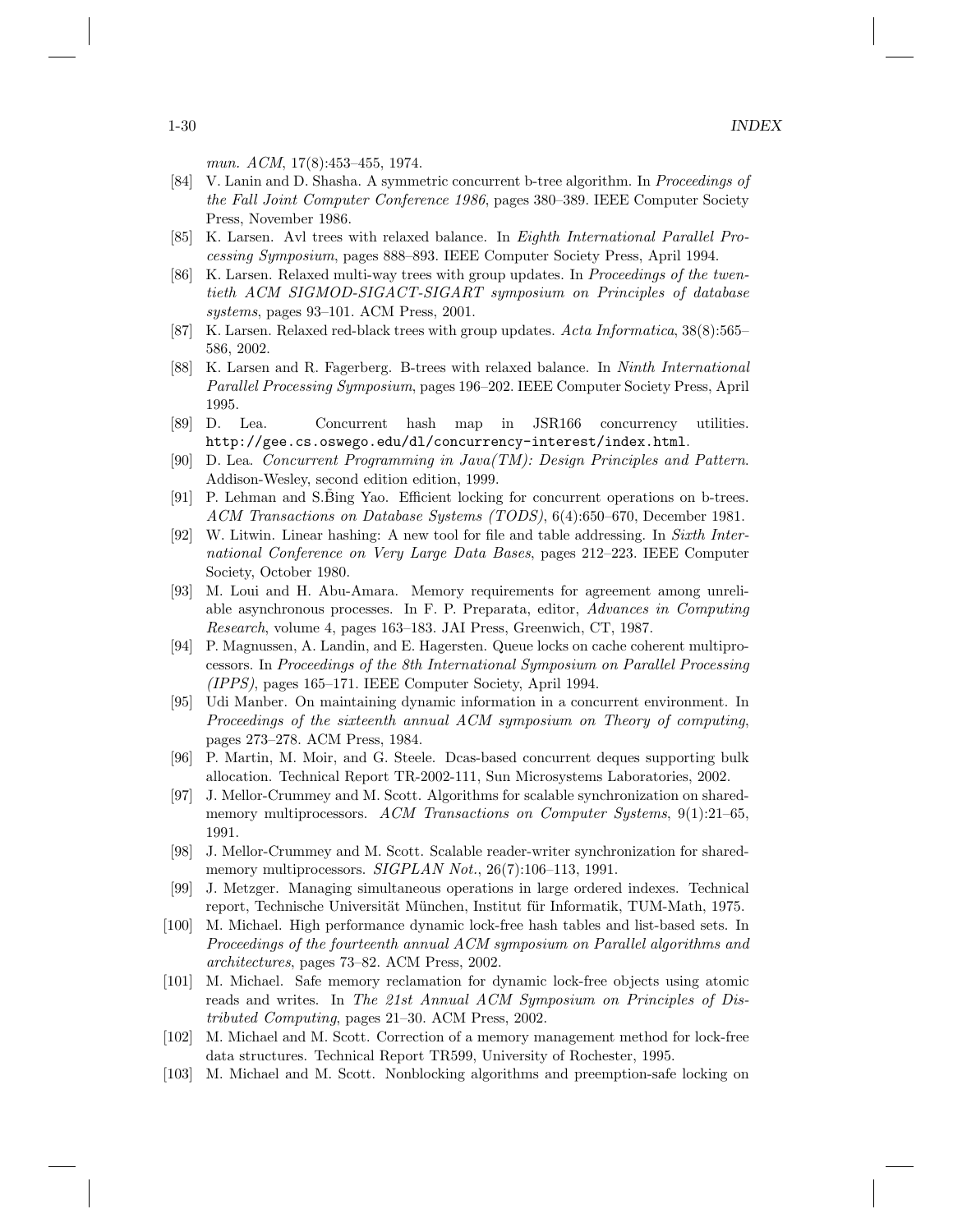multiprogrammed shared - memory multiprocessors. Journal of Parallel and Distributed Computing, 51(1):1–26, 1998.

- [104] M. Mitzenmacher. Analyses of load stealing models based on differential equations. In ACM Symposium on Parallel Algorithms and Architectures, pages 212–221, 1998.
- [105] C. Mohan and F. Levine. Aries/im: an efficient and high concurrency index management method using write-ahead logging. In Proceedings of the 1992 ACM SIGMOD international conference on Management of data, pages 371–380. ACM Press, 1992.
- [106] M. Moir. Practical implementations of non-blocking synchronization primitives. In Proceedings of the 16th Annual ACM Symposium on Principles of Distributed Computing, pages 219–228, 1997.
- [107] Motorola. MC68020 32-bit microprocessor user's manual. Prentice-Hall, 1986.
- [108] O. Nurmi and E. Soisalon-Soininen. Uncoupling updating and rebalancing in chromatic binary search trees. In Proceedings of the tenth ACM SIGACT-SIGMOD-SIGART symposium on Principles of database systems, pages 192–198. ACM Press, May 1991.
- [109] O. Nurmi, E. Soisalon-Soininen, and D. Wood. Concurrency control in database structures with relaxed balance. In Proceedings of the sixth ACM SIGACT-SIGMOD-SIGART symposium on Principles of database systems, pages 170–176. ACM Press, 1987.
- [110] D. Patterson and J. Hennessy. Computer Organization and Design: The Hardware/Software Interface. Morgan Kaufmann, second edition edition, 1997.
- [111] S. Prakash, Y. Lee, and T. Johnson. A non-blocking algorithm for shared queues using compare-and-swap. IEEE Transactions on Computers, 43(5):548-559, 1994.
- [112] W. Pugh. Concurrent maintenance of skip lists. Technical Report CS-TR-2222.1, Institute for Advanced Computer Studies, Department of Computer Science, University of Maryland, 1989.
- [113] W. Pugh. Skip lists: a probabilistic alternative to balanced trees. ACM Transactions on Database Systems, 33(6):668–676, 1990.
- [114] R. Rajwar and J. Goodman. Speculative lock elision: Enabling highly concurrent multithreaded execution. In Proceedings of the 34th Annual International Symposium on Microarchitecture, pages 294–305, 2001.
- [115] R. Rajwar and J. Goodman. Transactional lock-free execution of lock-based programs. In 10th Symposium on Architectural Support for Programming Languages and Operating Systems, October 2003.
- [116] V. Rao and V. Kumar. Concurrent access of priority queues. IEEE Transactions on Computers, 37:1657–1665, December 1988.
- [117] M. Raynal. Algorithms for Mutual Exclusion. The MIT Press, Cambridge, MA, 1986.
- [118] M. Riedel and J. Bruck. Tolerating faults in counting networks.
- [119] L. Rudolph, M. Slivkin-Allalouf, and E. Upfal. A simple load balancing scheme for task allocation in parallel machines. In In Proceedings of the 3rd Annual ACM Symposium on Parallel Algorithms and Architectures, pages 237–245. ACM Press, July 1991.
- [120] Y. Sagiv. Concurrent operations on b-trees with overtaking. Journal of Computer and System Sciences, 33(2):275–296, October 1986.
- [121] B. Samadi. B-trees in a system with multiple users. Information Processing Letter, 5(4):107–112, October 1976.
- [122] W. Savitch and M. Stimson. Time bounded random access machines with parallel processing. Journal of the  $ACM$ ,  $26:103-118$ , 1979.
- [123] M. Scott. Non-blocking timeout in scalable queue-based spin locks. In Proceedings of